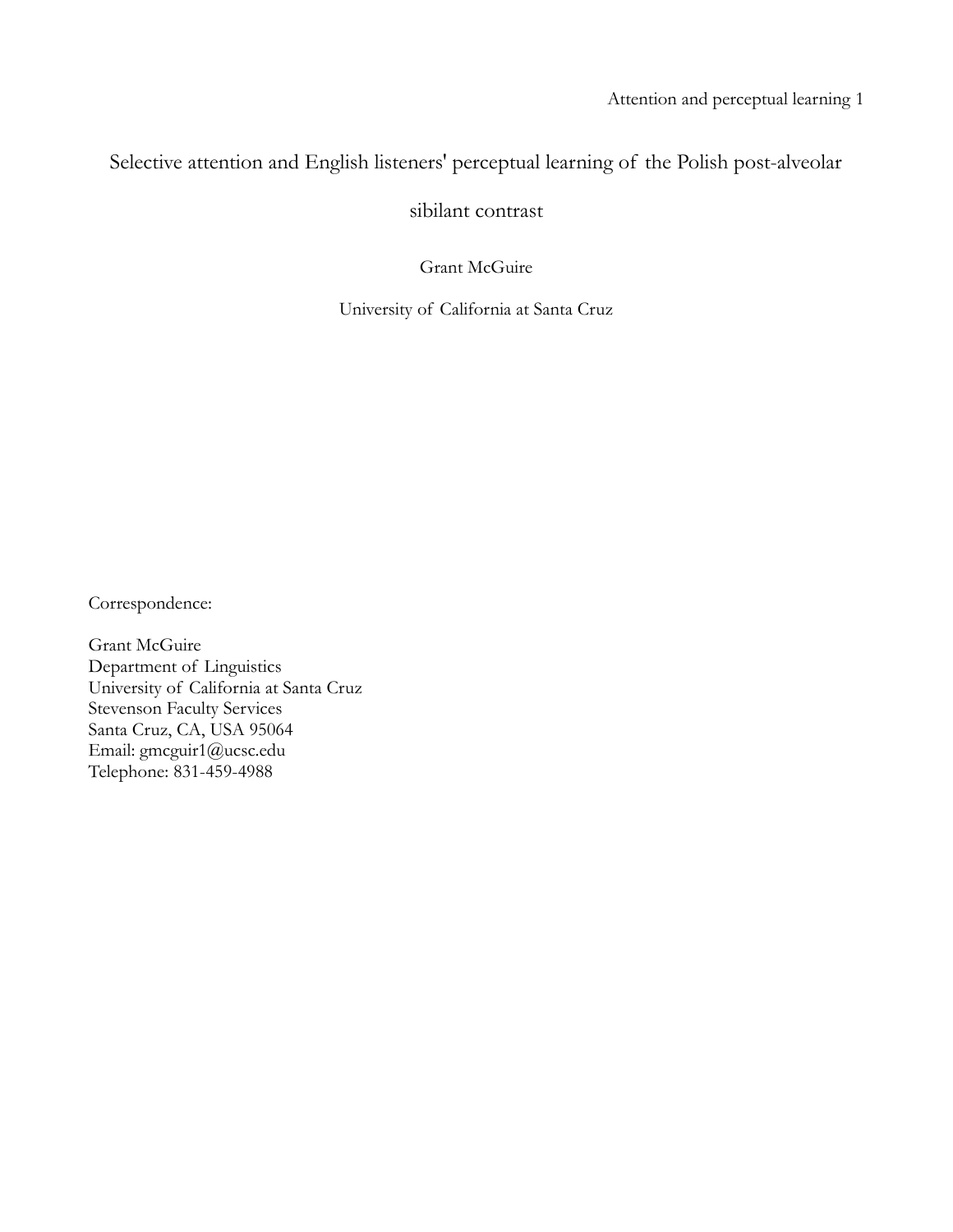#### **Abstract**

Speech categories are highly multidimensional and an understanding of how listeners weight these dimensions is vital. This study tests the hypothesis that weighting occurs through the allocation of attentional resources to a relevant dimension away from irrelevant dimensions (attention-to-dimension, Francis and Nusbaum 2002) using a training paradigm in which listener's learned the Polish post-alveolar sibilant contrast. Specifically, subjects were trained to categorize a highly naturalistic consonant place distinction in a two-dimensional sibilant fricative + vowel stimulus set varying by fricative and vocalic information. Subjects were trained to use either the fricative noise, the vocalic cues (e.g. formant transition), or both cues independently to classify the stimulus set. Results from discrimination and classification tasks indicated that subject's attention could be directed favor one cue over another and that such training resulted in increases in sensitivity across boundaries to trained dimensions as well as increases in sensitivity within category for difficult contrasts. However, no evidence for reduced sensitivity was found.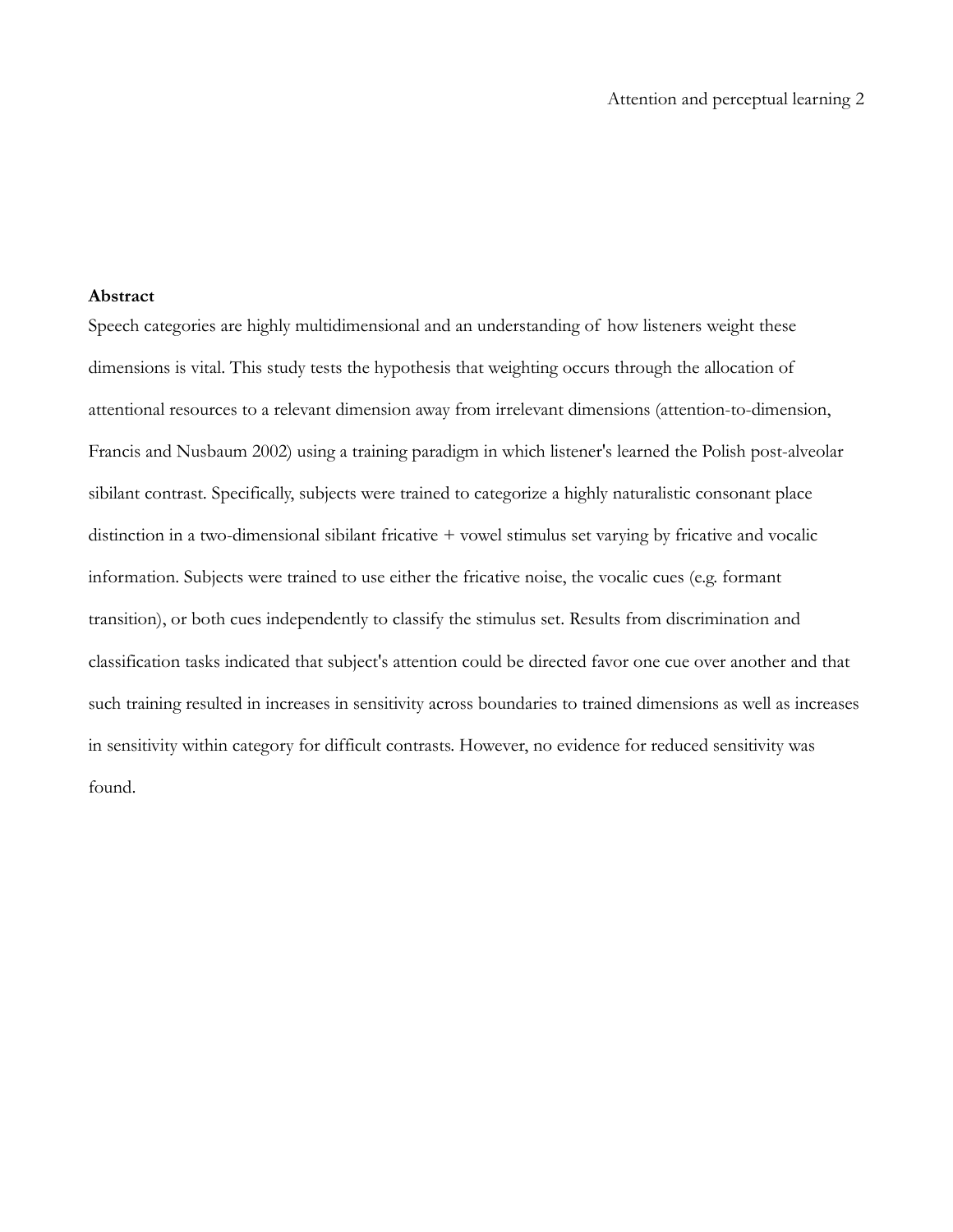#### **Introduction**

A fundamental process in speech perception is the proper identification and weighting of the cues available in the speech signal. This is not a trivial matter as the speech signal is highly multidimensional; there are many aspects of the signal and the listener must determine which are the most valuable. Once properly weighted, listener's must evaluate those dimensions along which categories are disambiguated. In this vein, this paper addresses cue weighting by training listeners to attend to different dimensions of a sibilant contrast and examining how their sensitivity to those dimensions changes as a result.

Most phonetic contrasts are correlated with multiple aspects of the speech signal and many of these vary in tandem. For example, there are 16 correlates (or acoustic characteristics) of voicing for intervocalic stops in English (Lisker, 1986), each of which could potentially be useful to listeners when classifying them. It is up to the listener to determine which are the most useful and classify them accordingly. When presented with a non-native contrast, listeners often fail or have great difficulty in discrimination and identification tests, often due to a failure to attend to the proper cues.

A classic demonstration of a failure to adequately weight cues can be found in work on the English  $/r/\sim$ /l/ contrast. This is a contrast notoriously difficult for Japanese listeners, who struggle in discriminating and identifying the sounds even with training (Strange and Dittman 1984; Logan, Lively, and Pisoni 1991). The likely reason for this difficulty comes from their over-reliance on second formant frequency; which is in contrast to English listeners who heavily weight the much more reliable (for this contrast) third formant frequency (Miyawaki et al. 1975; Iverson et al. 2003). Similarly, in a perceptual learning study, Francis and Nusbaum (2002) demonstrate that English listeners primarily rely on VOT to classify the Korean initial stop contrast, but after categorization training they use F0 as well as other contrast dimensions – behaving much much more like native Korean speakers.

However, even for native categories cue-weighting is not fixed, but changes during development. A series of studies by Susan Nittrouer and colleagues (e.g. Nittrouer 1992, Nittrouer and Miller 1997, Nittrouer 2002) found that young children generally weigh transition cues heavily when discriminating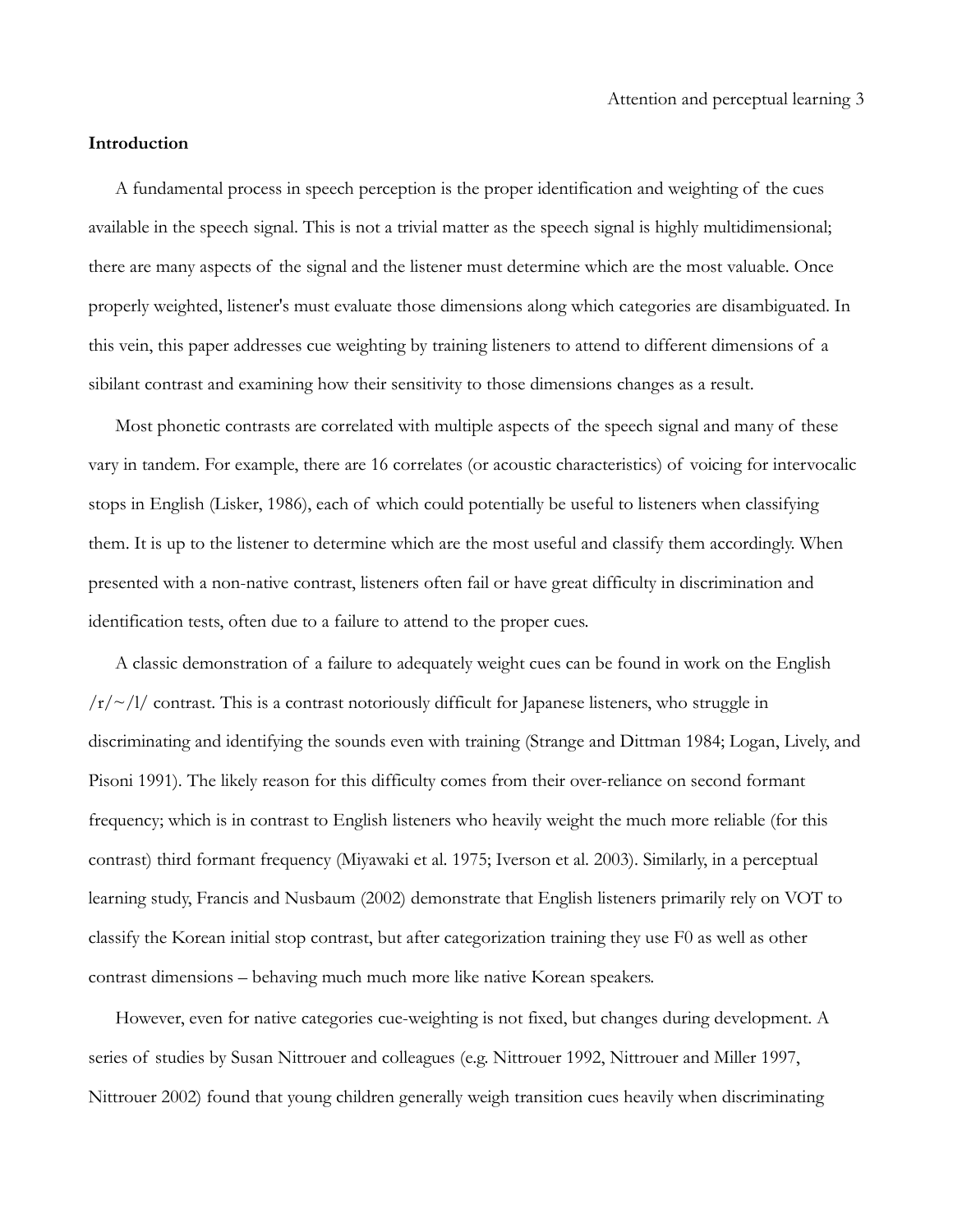place in sibilant fricatives (/s/ and / $\int$ /), gradually reaching adult-like weighting of fricative noise as more informative than transition around 7-8 years old. Nittrouer (2002) further demonstrated that for the /f/  $\sim$  /θ/ distinction children predictably used cues like adults, who weight formant transition much more heavily than fricative noise. Nittrouer's general conclusion is that children initially give more attention to dynamic cues rather than static ones; only through experience with the speech sounds and a growing awareness of phonetic structure do children re-weight the cues.

Knowing the proper cues and weighting them appropriately has certain consequences for the perceptual system. In visual perception studies it has been demonstrated that subjects show an increased sensitivity along dimensions which they are trained to use and a concurrent reduction in sensitivity along untrained dimensions they were previously sensitive to (Goldstone 1994, Livingston, Andrews, and Harnad 1998). Similar results have also been found for non-speech categories (Guenther, Husain, Cohen, and Shinn-Cunningham 1999), as well as speech categories, such as burst and formant transitions in English onset stops (Francis, Baldwin, and Nusbaum 2000). Results such as these have led researchers to propose attention-to-dimension (A2D) models of perception where the perceiver is aware of the relevant dimensions and learning requires changes in sensitivity to those dimensions (see e.g. Nosofsky 1986, Goldstone 1994). As noted by Francis and Nusbaum (2002), while such models account for many cases of perceptual weighting, perceivers may also begin attending to dimensions they were previously unaware of. With this caveat, the general concept that listeners direct attentional resources to relevant dimensions and that listeners' sensitivity to these dimensions increases is an appealing one that accounts for much of the perceptual learning literature.

If such models are in fact true, then specific training with a dimension should heighten sensitivity to that dimension while dimensions that are not used are reduced in sensitivity. To this author's knowledge, no study outside of the visual perception literature has demonstrated in a single set of experiments both the shift in weighting and concurrent changes in attention that these models predict. Therefore it is a goal of the current study to examine both concepts within individual subjects.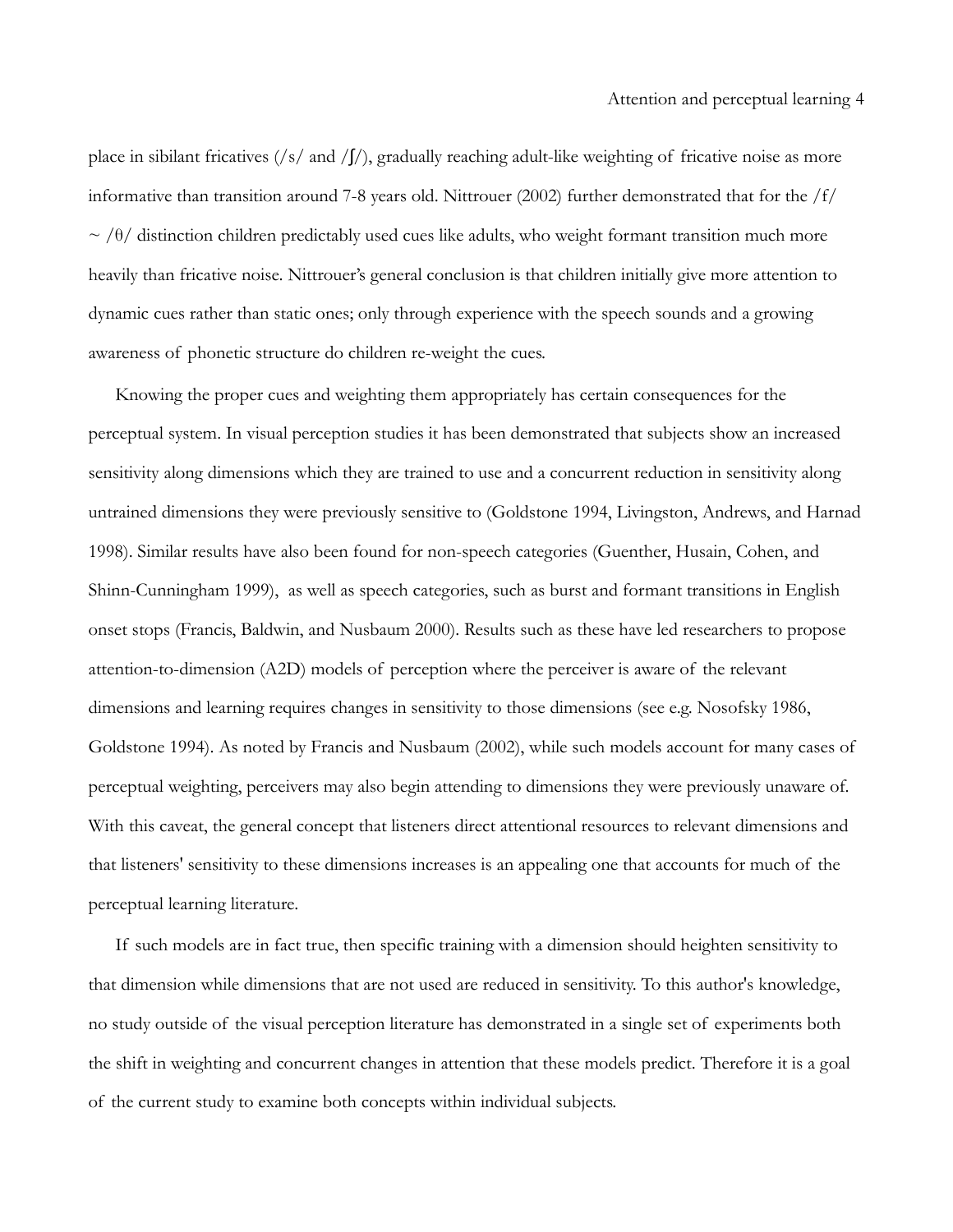Place cues for fricatives were chosen as the object of this study as they have two main dimensions of contrast that can be manipulated and for the fact that English listeners have a demonstrated ability to use both of them. Specifically, fricatives have two basic dimensions available: frication noise, deriving from a narrow constriction in the vocal tract which produces turbulent airflow that results in aperiodic noise having a spectral shape dependent on the distance from the constriction to the lips (supplemented by higher frequency noise contributed by the airflow against an obstruction, in the case of sibilants), and the formant transitions, which are determined by the movement of the tongue into and out of the consonant gesture (Johnson 2003). English listeners differentially weight these cues depending on the contrast, preferring frication noise for the sibilant contrast /s/~/ $\int$ / and formant transitions for /f/~/ $\theta$ / (Harris, 1955).

The specific contrast used in this study is the Polish post-alveolar voiceless sibilant contrast. This particular contrast is generally described as a retroflex  $/\xi$  versus alveolopalatal  $/\xi$  place contrast (Zygis & Hamann, 2003, Nowak 2006). These sounds are highly confusable for English listeners (Lisker 2001, McGuire 2007[chapter 3], Padgett and Zygis, 2010) and the formant transitions appear to be more salient than frication noise for these listeners (McGuire 2010).

The current study was designed as follows and was inspired by Goldstone 1994. In experiment 1 English listeners were trained to categorize two dimensional continuum of the  $\sqrt{s}/\sqrt{s}$  contrast using only the variation in fricative noise spectrum and to ignore variation in the vocalic dimension. In experiment 2 a different set of listeners were trained to categorize using only the variation in the vocalic dimension. In experiment 3, listeners were trained to use both dimensions separately. In all three experiments the listeners first participated in a discrimination and classification pre-test to identify their initial sensitivity and weighting scheme for the stimuli. The design of the discrimination tests allowed for changes in sensitivity within categories and across category boundaries to be measured. After testing, subjects trained for one two three sessions to categorize the stimuli; this was then followed by post-testing which was identical to the pre-testing. A fourth experiment, acting as a control, uses only the testing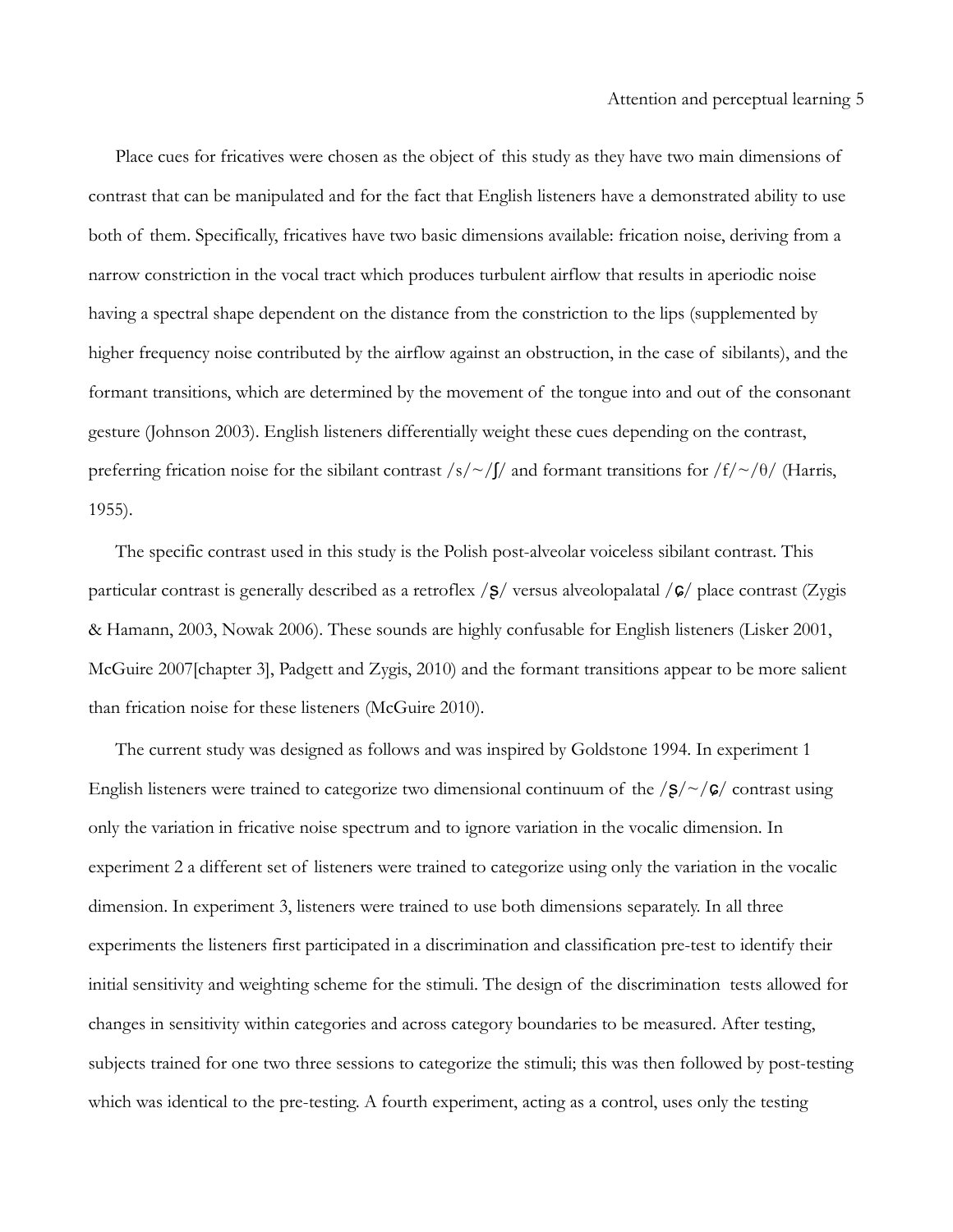conditions without training to compare the relative benefit of training to the previous experiments.

## **Experiment 1: Fricative dimension categorization**

This experiment was designed to train English listeners to categorize a two-dimensional [ʂa] to [ɕa] continuum using only the fricative noise information. In this experiment tokens from a two-dimensional stimulus space were assigned to two categories separated such that only one dimension, based on frication noise, is necessary for categorization. Although subjects hear the full range of variation in both dimensions in training, only the fricative dimension was relevant to correct classification.

## **Materials**

The stimulus set was the same as described in McGuire (2007) and consisted of a two-dimensional space varying in fricative noise and vocalic information. Specifically, several productions of [ʂa] and [ɕa] were recorded in a sound-proof booth by a male native speaker of Polish using a head-mounted microphone and a Marantz PMD670 solid state recorder at 44.1 kHz sampling rate. One example of each syllable was selected based on clarity and similarity to the acoustic analyses of Polish fricatives reported in Nowak (2006). The selected retroflex syllable had a peak located at 2890 Hz and an F2 onset at 1420 Hz with a midpoint F2 of 1280 Hz. The alveolopalatal had a peak located at 3890 Hz with an F2 onset of 1720 Hz and a midpoint F2 of 1320 Hz.

Each syllable was split in two at the boundary of the fricative and vocalic portions, determined by the onset of voicing. The two fricatives were brought to the same length by excising at zero crossings 32ms from  $\lbrack \mathfrak{c} \rbrack$  in four 8ms chunks located at 20% intervals of the total length<sup>[1](#page-5-0)</sup>. The vowels were modified using Praat (Boersma and Weenink, 2002) to have the same length, pitch, and RMS through PSOLA resynthesis. Both the fricative and vowel portions were then separately interpolated to form fricative and vowel continua consisting of 10 steps where each step was one of ten graded proportions in terms of intensity.

<span id="page-5-0"></span><sup>1</sup> According to Nowak (2006) fricative duration differences are not consistent for this constrast.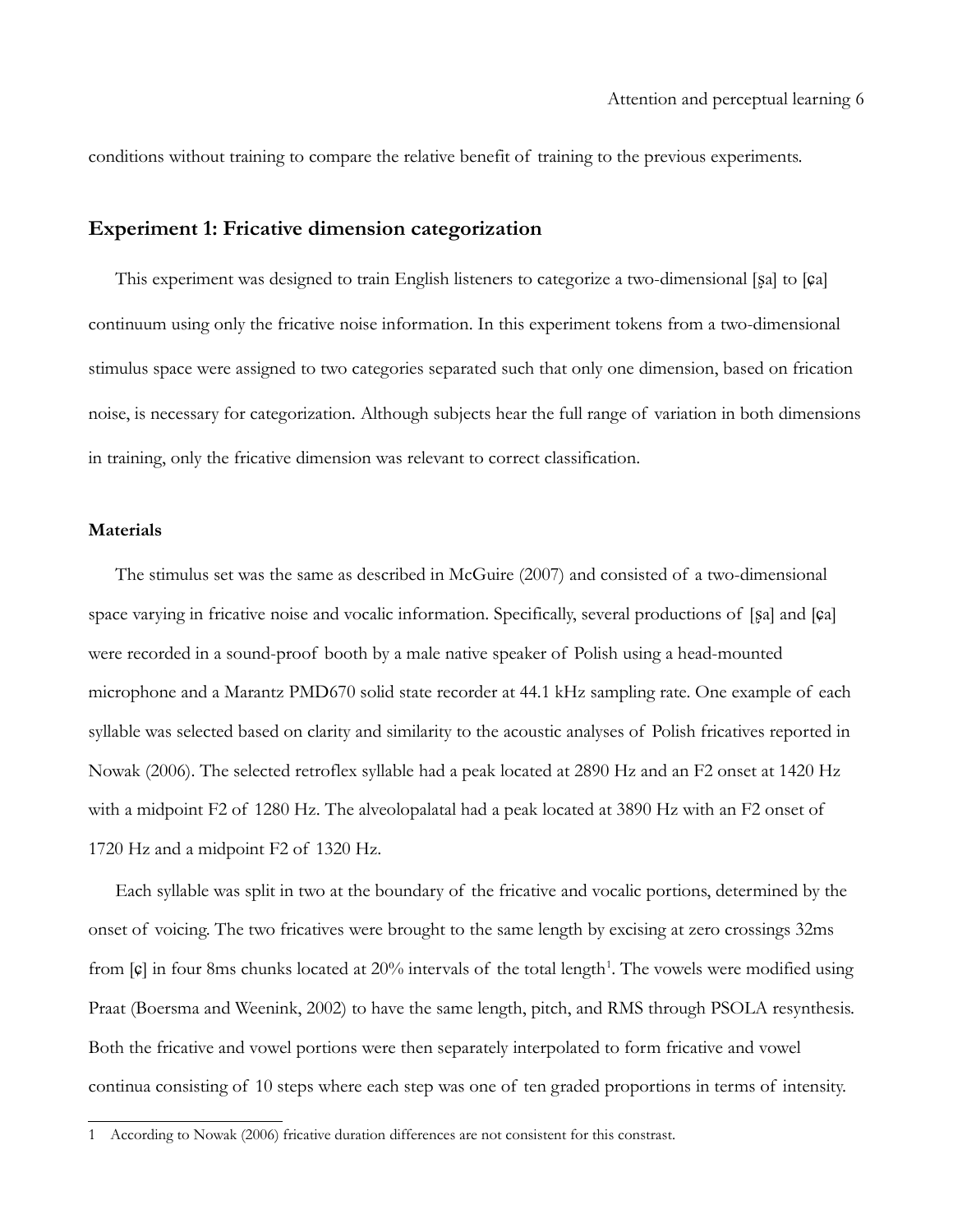That is, fricative step 0 consisted of  $9/9$  [ $\epsilon$ ] and  $0/9$  [ $\epsilon$ ], while step 1 consisted of  $8/9$  [ $\epsilon$ ] and  $1/9$  [ $\epsilon$ ], step 2 was 7/9 [ɕ] and 2/9 [ʂ], etc. The resulting fricative and vocalic portions were then concatenated into 100 CV syllables (Figure 1). There were no known unwanted artifacts produced by these manipulations.



Figure 1: Stimuli design. Each circle represents a particular combination consonant and vowel from each continuum.

The interpolation of the signals allows for the full richness of the acoustic signal to be maintained while still manipulating the information present in the signal. The specific method used avoids the perception of multiple vowel signals by normalizing the F0 and durations. Further, the F2 locus for both productions, 1420 Hz, 10.73 Bark for the retroflex and 1720 Hz, 12 Bark for the alveolopalatal, is within the 3 - 3.5 Bark shown to be a trigger for the center-of-gravity effect (Delattre, Liberman, Cooper, and Gerstman, 1952; Chistovich and Lublinskaya, 1979; Xu, Jacewicz, Feth, and Kristamurthy, 2004) where two or more formants within a 3.5 Bark range can be perceptually merged into a single formant that is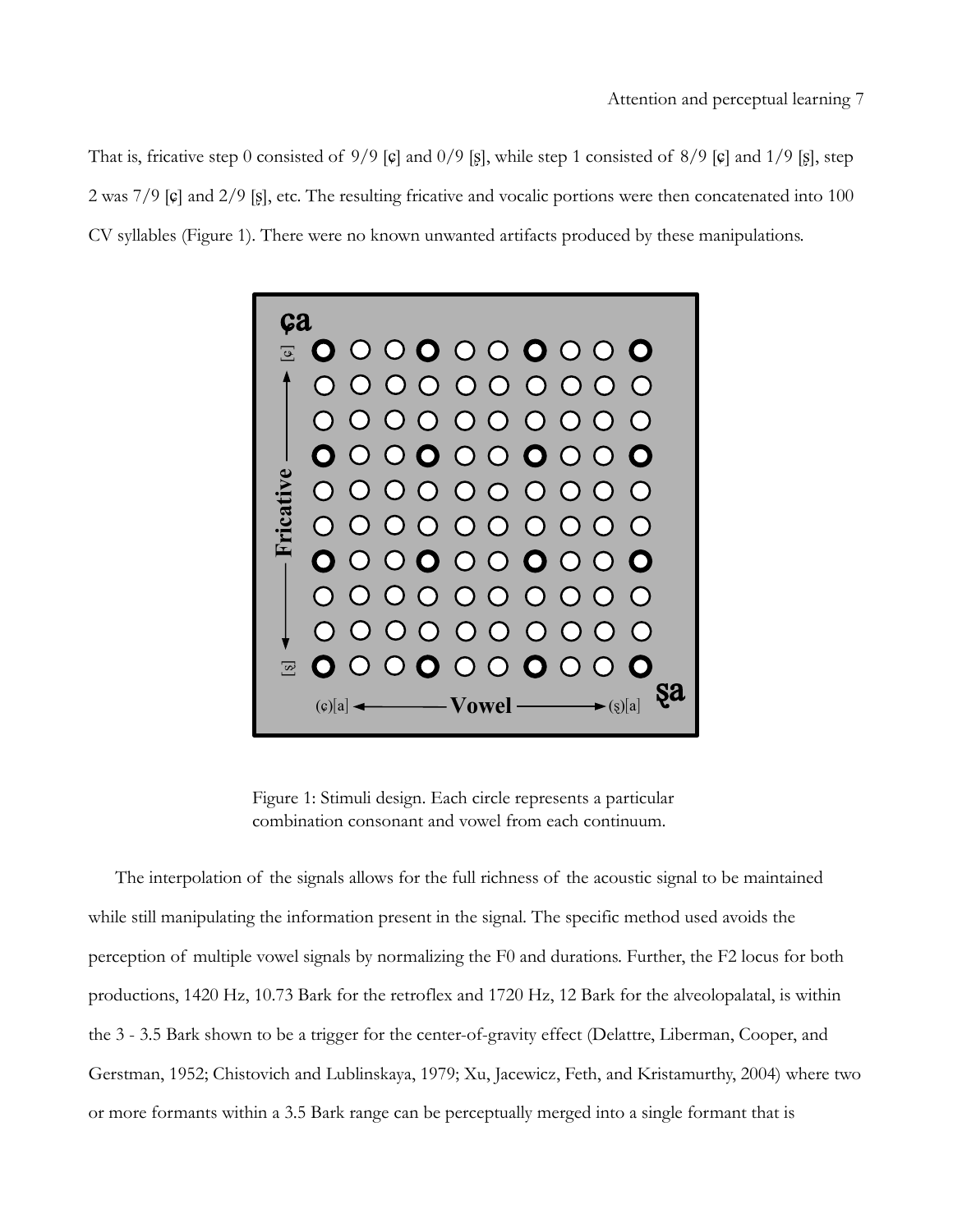mediated by the relative amplitudes of those formants. The results of McGuire (2007) do indeed suggest that English listeners perceive such stimuli as natural speech and that Mandarin listeners also perceive these stimuli as natural and categorize them as similar to their nearly identical native sibilant contrast.

#### **Subjects**

Twenty-nine male and female subjects between the ages of 18 and 45 participated in the experiment. All were native English speakers with no experience with Polish or Mandarin Chinese. All reported normal hearing and were paid \$10 per session.

## **Procedure**

Subjects participated in three to five one-hour sessions held on consecutive days. The first session consisted of a discrimination test followed by classification familiarization and a classification test. The stimuli for the discriminating task were drawn from a 4 X 4 subset of the larger stimulus set (see [Figure 2\)](#page-9-0) where adjacent pairs were separated by three steps in either dimension. Pairs in the center of the fricative distribution were considered cross-boundary tokens and other pairs were considered within-category for the analysis below.

The discrimination task was a variant on a four-interval discrimination task. During each trial subjects were presented two pairs of sounds. One pair, the "different" pair, differed along a single dimension and the second pair, the "same" pair consisted of sounds identical to either the first or second sound of the "different" pair. That is, listeners were presented with AB AA, BA AA, AB BB, BA BB pairs, as "first pair different" trials. Only adjacent "different" pairs were tested such that the distance between each pair was three steps in a single dimension; larger and smaller distances were not compared. Subjects were asked to press a button on a five-button box corresponding to the "different" pair, either the first pair/leftmost but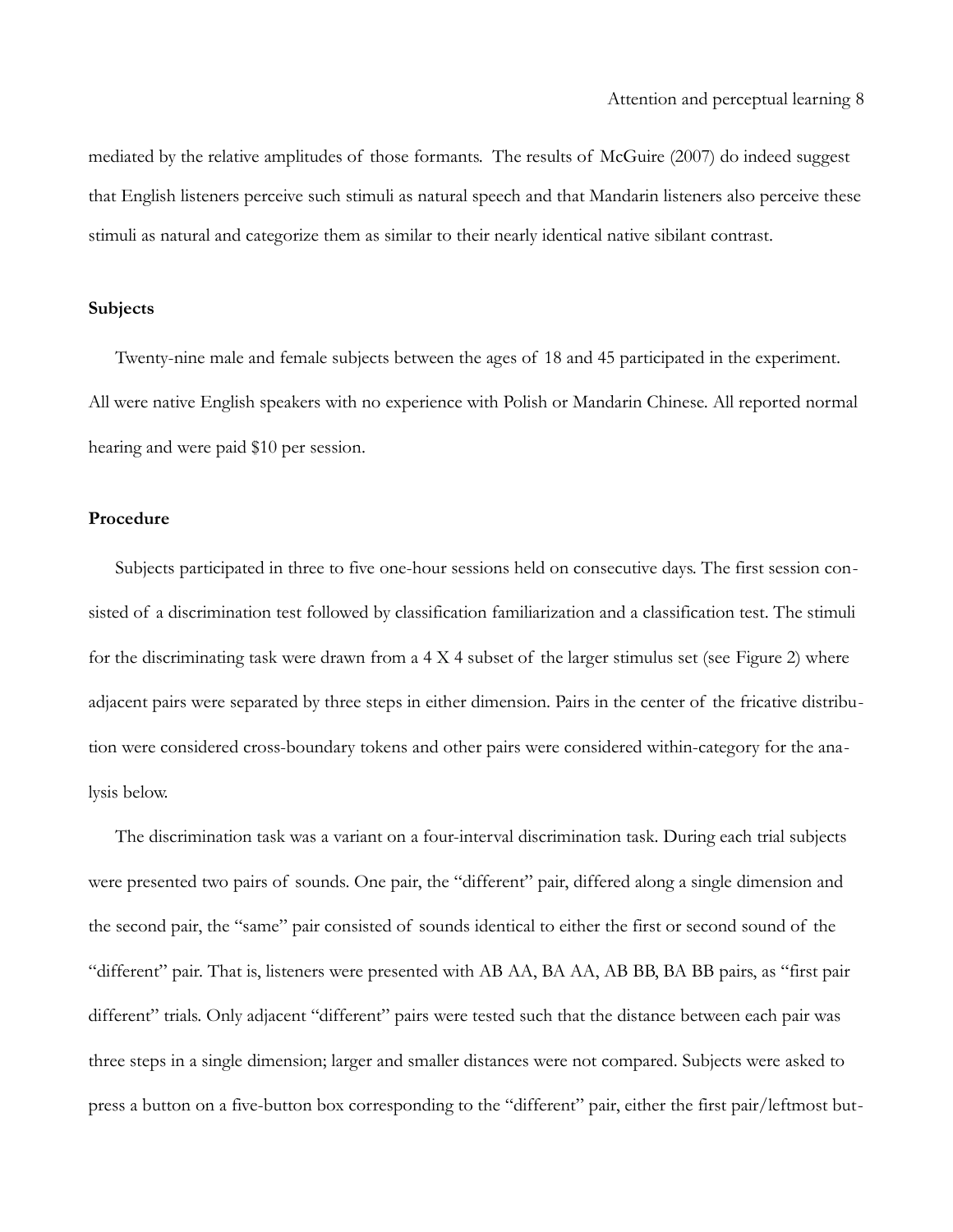ton or the second pair/rightmost button. The two stimuli making up each pair were separated by 100ms while the two pairs were separated from each other by 500ms. There were 24 possible different pairs (12) differing in each dimension) x 2 presentation orders which resulted in 48 total different pairs. Four repetitions of each pair were used for a total of 192 trials; "same" - "different" order was balanced and internal pair order was not analyzed.

The classification testing consisted of a single random presentation of a syllable from the full set of 100 stimuli. Subjects were instructed to categorize each sound as category "A" or "B" by pressing the leftmost or rightmost buttons (respectively). All stimuli with alveolopalatal fricatives (fricative steps 0-4) were defined as category "A" while retroflex stimuli (fricative steps 5-9) were category "B". Thus only the fricative dimension was relevant for categorization. Subjects participated in six blocks of classification and were presented the entire stimulus set during each block. During the first block subjects received accuracy feedback; this was the classification familiarization period and deemed necessary for subject attention to the task. Positive feedback consisted of the cumulative accuracy score for that session while negative feedback consisted of the correct category label and cumulative accuracy for that session. Subsequent blocks comprised the classification test period and no feedback was given other than whether or not a response was detected.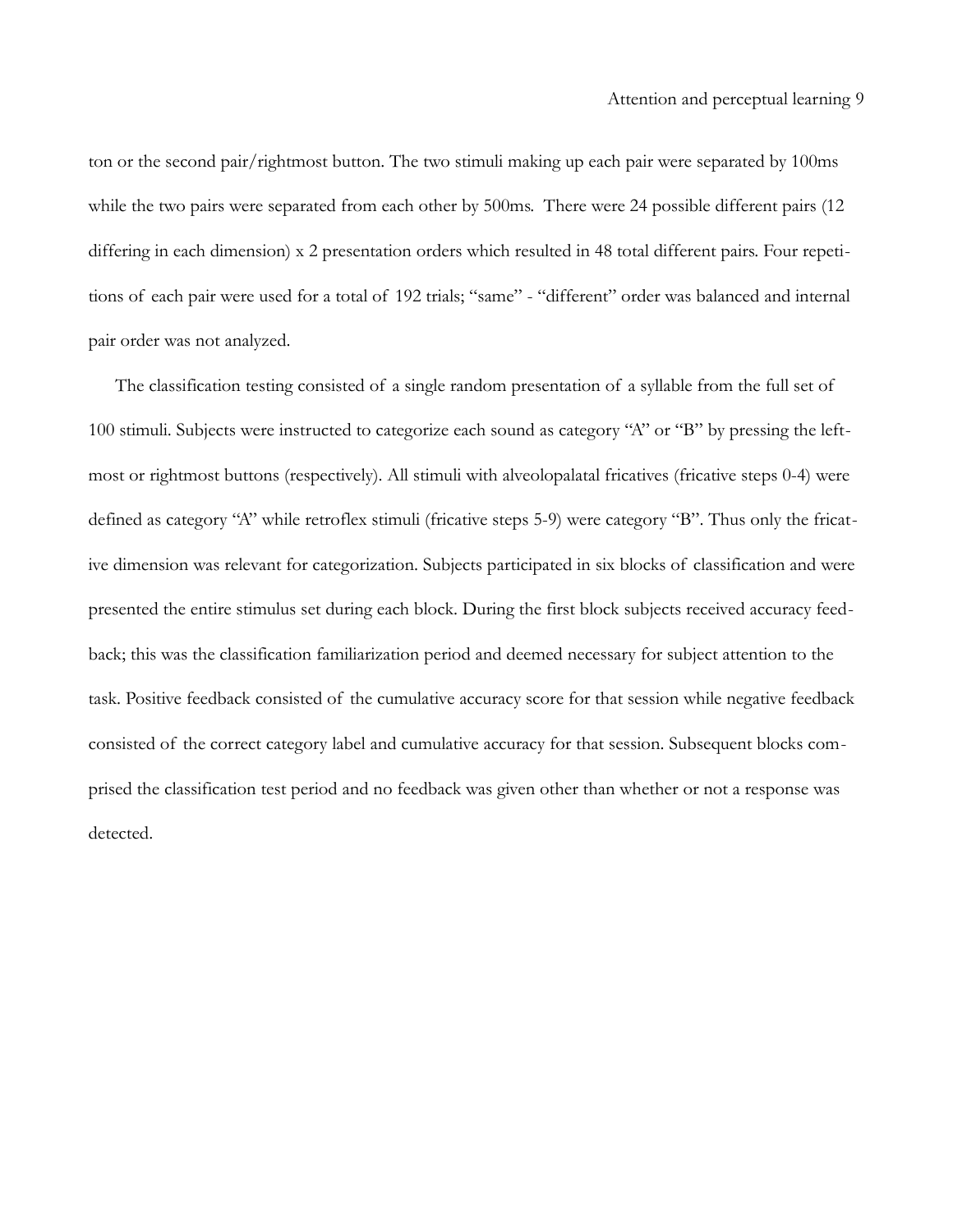

<span id="page-9-0"></span>Figure 2: Category assignments for the stimuli in experiment 1. Heavy circles denote discrimination stimuli.

Sessions 2-4 comprised the training sessions. These consisted of six classification blocks with accuracy feedback. Subjects who achieved an overall session accuracy of greater than 85% or completed four sessions (three training) moved onto post-testing in the following session. Subjects who showed no major improvement by the middle of the third session were asked about their categorization strategy and encouraged to listen to the "first part" of the sound.

Post-testing consisted of one block of classification training (to act as a reminder), five blocks of the classification testing, and finished with the discrimination testing. Subjects were then debriefed and paid for their participation.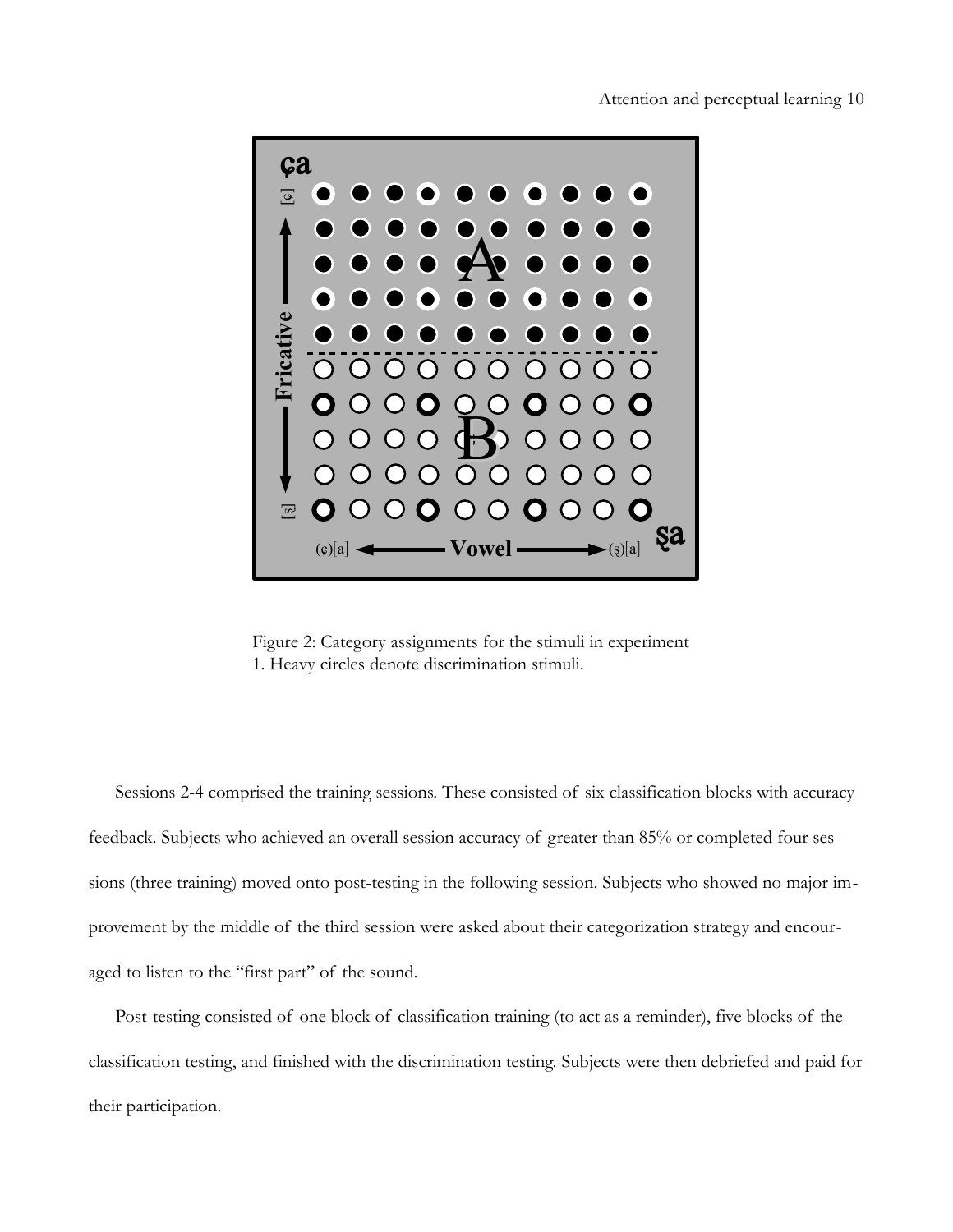#### **Results and discussion**

Two subjects dropped out of the study prematurely and are not considered further. All accuracy scores from discrimination and classification were converted into a measure of sensitivity, *d'* units (Macmillan & Creelman, 2005). As a group, these subjects showed significantly higher sensitivity post-test than to pre-test in a paired *t*-test, discrimination:  $t/(647) = -4.91$ ,  $p < 0.001$ ); classification:  $t(25) = 5.93$ ,  $p < 0.001$ ). However, since a major goal of the study is to assess changes in sensitivity due to learning, subjects who exhibited a change in categorization associated with learning were separated out. Specifically, the subjects were divided into three groups based upon their classification sensitivity to the extreme stimuli in the pre- and post-test, i.e. all stimuli having a fricative component within three steps of each endpoint. Six subjects had a pre-test *d*' greater than 2.0 and so were not considered to be potential learners as they were already at ceiling[2](#page-10-0) . Of the remaining twenty-one subjects, seven did not demonstrate substantial improvement, having a classification *d'* < 1 on the final session and were classified as "non-learners"[3](#page-10-1) . These subjects displayed two different patterns, subjects who showed no consistency in categorization and subjects who categorized using the vocalic dimension but were unable to switch to using the fricative dimension. The fourteen remaining subjects all achieved a final classification *d'* > 2.0, except four who all had a *d'* score > 1.0. These fourteen subjects were classified as "learners" and their results are analyzed in detail below.

Generally, the learners show a consistent initial categorization using the vocalic dimension but were able to switch to relying solely on the fricative dimension [\(Figure 3\)](#page-11-0), showing a significant improvement in accuracy from pre-test to post-test in a paired *t*-test ( $t$  [13] = -7.6, p<0.001; mean pre-test d'=0.35, mean post-test  $d' = 1.62$ ).

<span id="page-10-0"></span><sup>2</sup> All of these subjects were asked to return and categorize using the vocalic dimension (see experiment 2). Three agreed and showed equal or even greater accuracy using that dimension.

<span id="page-10-1"></span><sup>3</sup> It is possible that these subjects could improve with more training or a different training paradigm. This was not attempted.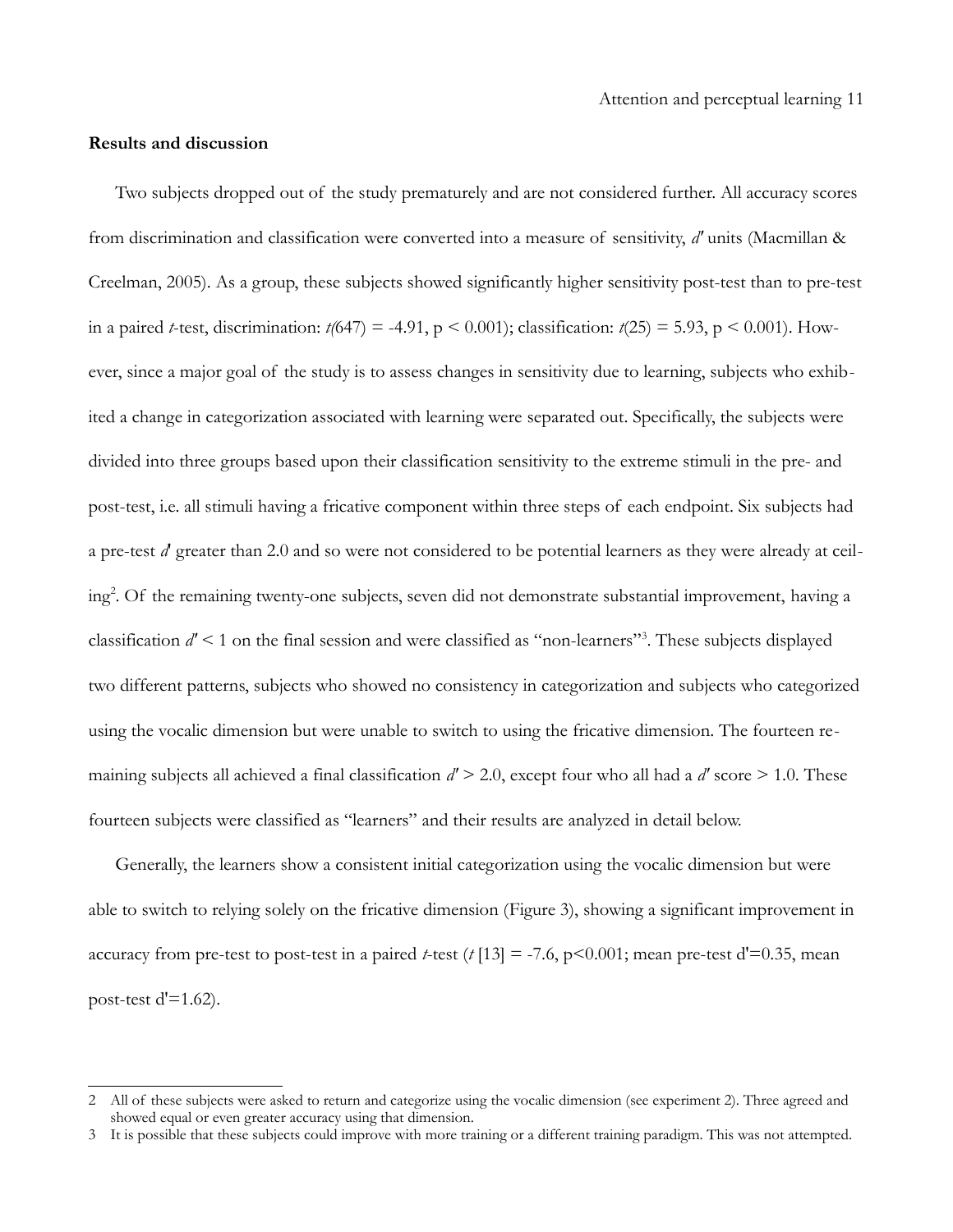

<span id="page-11-0"></span>Figure 3: Cumulative classification in pre- (left panel) and post-test (right panel) for all learners. The vertical dimension represents the proportion of "B" label responses and horizontal dimension represents the step in the fricative, "F", or vocalic "V" dimension.

The discrimination results for learners were also converted to *d'* values. The overall mean d-prime was 0.59, the pre-test mean was 0.46, and the post-test mean was 0.72. These values were considerably lower than those values from the classification task. This resulted from the task and is due to the small differ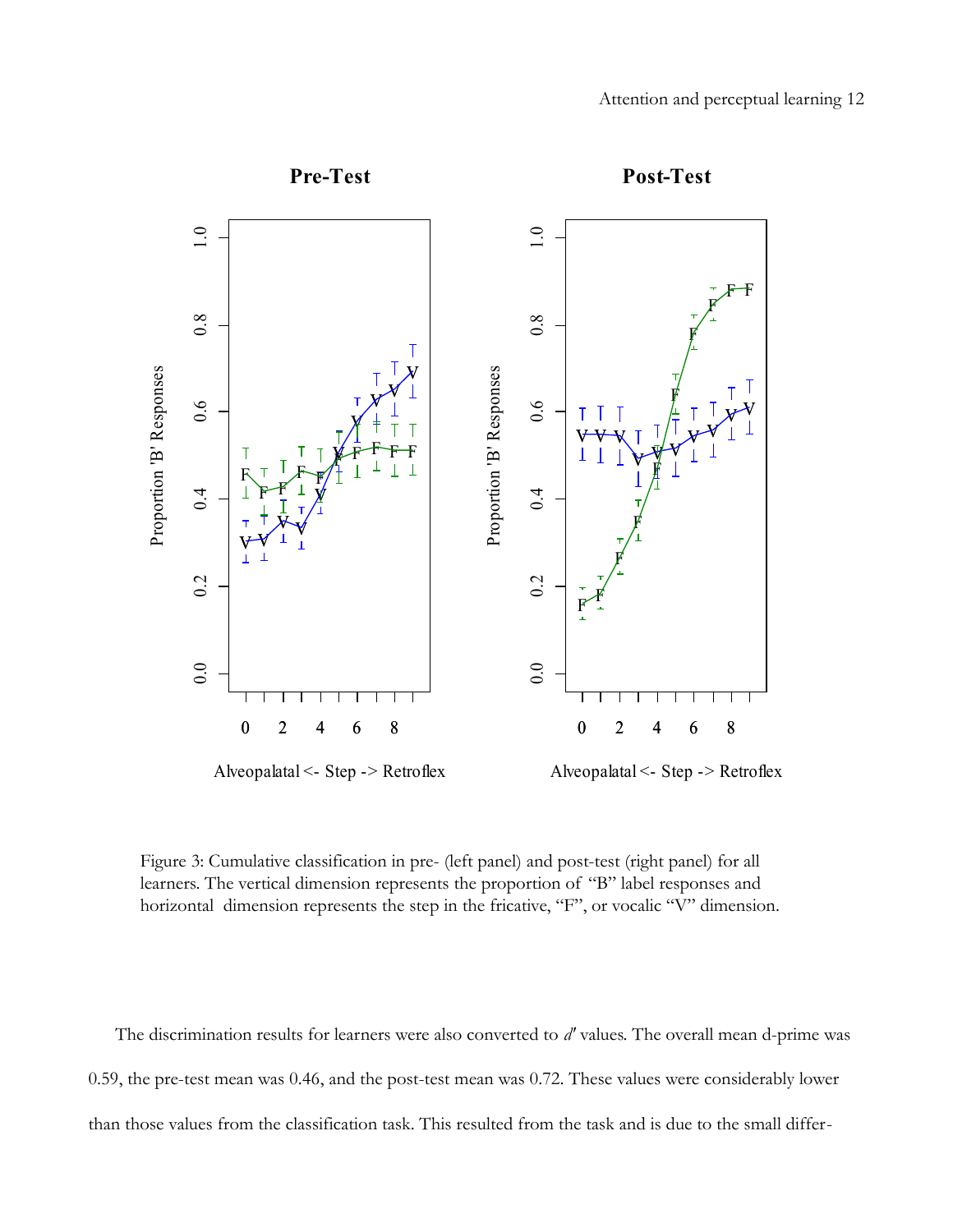ences in step size necessary to examine within category changes in perception While other studies examining the internal structure of a cateogry have been able to control step size for better within category discrimination (e.g. Guenther et al. 1999; non-speech), this was not possible for this experiment as natural phonetic categories were used. These were analyzed in a repeated measures ANOVA having the factors Test (pre-, post-), Dimension (fricative, vowel), and Boundary (cross-category, within category). Significant main effects were found for Test (F[1,14]=15.89,  $p < 0.01$ ; pre-test d'=0.46, post-test d'=0.72) and Boundary (F[1,14]=9.43,  $p \le 0.01$ ; cross-category d'=0.70, within category d'=0.54). A significant interaction was found between Test and Dimension (F[1,14]=6.62, p<0.05, see [Figure 4\)](#page-13-0). The test and dimension interaction was explored further with Tukey post hoc tests. A significant difference between pre- and post-test *d*prime scores was found for the fricative dimension only ( $p \le 0.001$ ). Additionally, only the post-test dprimes between the two dimensions were significantly different ( $p \le 0.05$ ).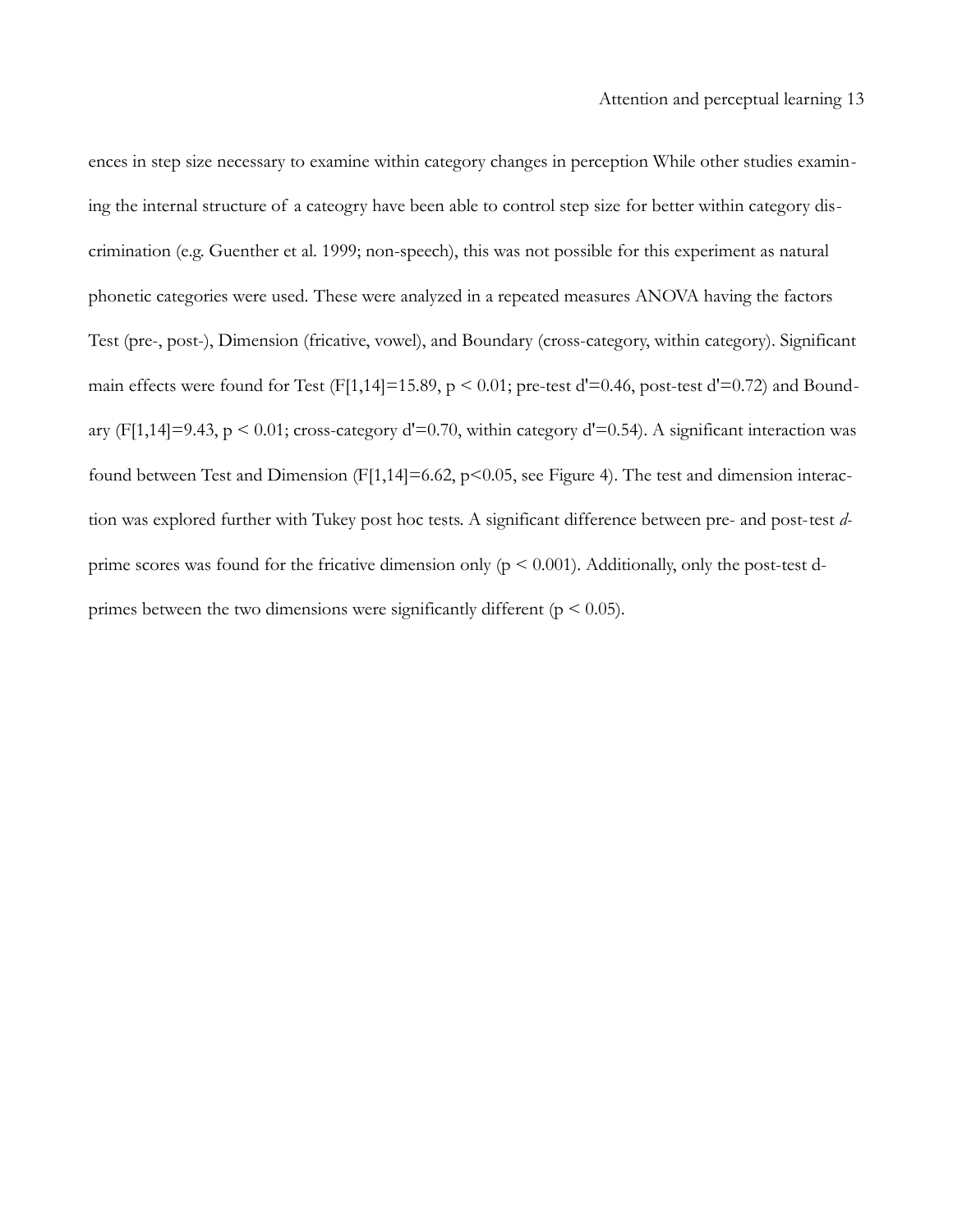

<span id="page-13-0"></span>Figure 4: Fricative dimension learner's change in sensitivity from pre-test to post-test for the fricative "F" and vocalic "V" dimensions.

These results demonstrate that subjects could learn to rely solely on the fricative noise information for categorization, despite their initial reliance on the vocalic cues. Moreover, this resulted in a significant increase in sensitivity to the new dimension. Together, these results generally support Goldstone (1994) and Francis and Nusbaum (2002) and the A2D framework. There was also a high degree of variability in subject performance, with nearly a quarter of subjects failing to learn and another 20% able to perform at the task immediately with minimal exposure to the labels. The reason for these differences is not immediately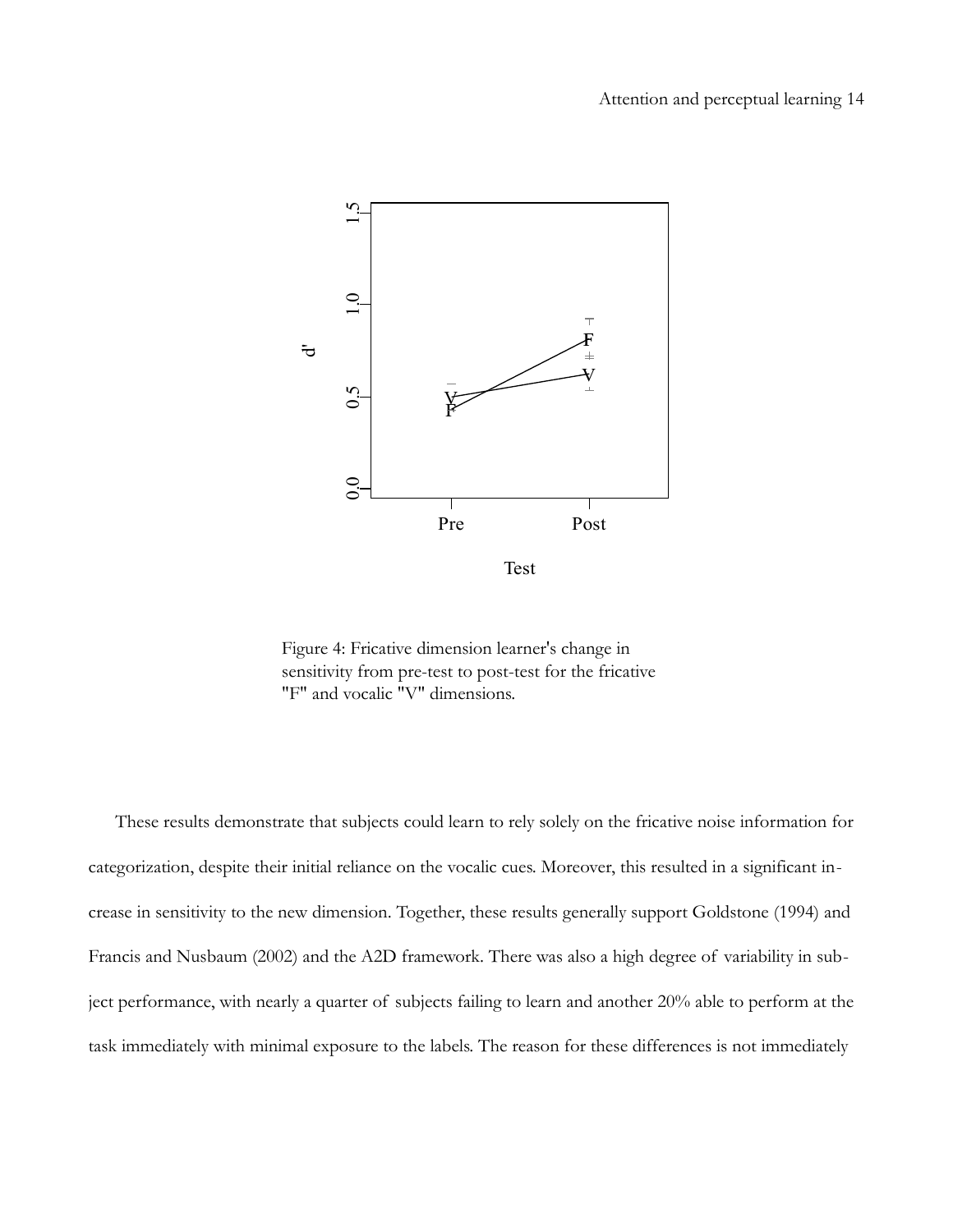clear. No evidence of within-category compression or significant change to irrelevant dimension was found. However, due to the already low sensitivities values, it is possible that a floor effect is present and no further reduction in sensitivity is possible.

# **Experiment 2: Vocalic dimension categorization**

This experiment was conducted to direct subjects to categorize along the vocalic dimension. Because American English subject seem to be generally predisposed to categorize this dimension, within-category acquired equivalence might be expected as suggested by the results of previous experiments (Livingston, Andrews, and Harnad 1998, Goldstone 1998, Francis and Nusbaum 2002). Further, as subjects were biased against using the fricative dimension for categorization, subjects should show no change in sensitivity to that dimension or possibly even a decrease in sensitivity.

## **Methods**

## **Stimuli**

The stimuli for this experiment are the same as for the previous experiment.

## **Subjects**

Twelve male and female subjects between the ages of 18 and 22 participated in the experiment. All reported normal hearing and were paid \$10 per session. All were native speakers of English and had no exposure to Polish or Mandarin.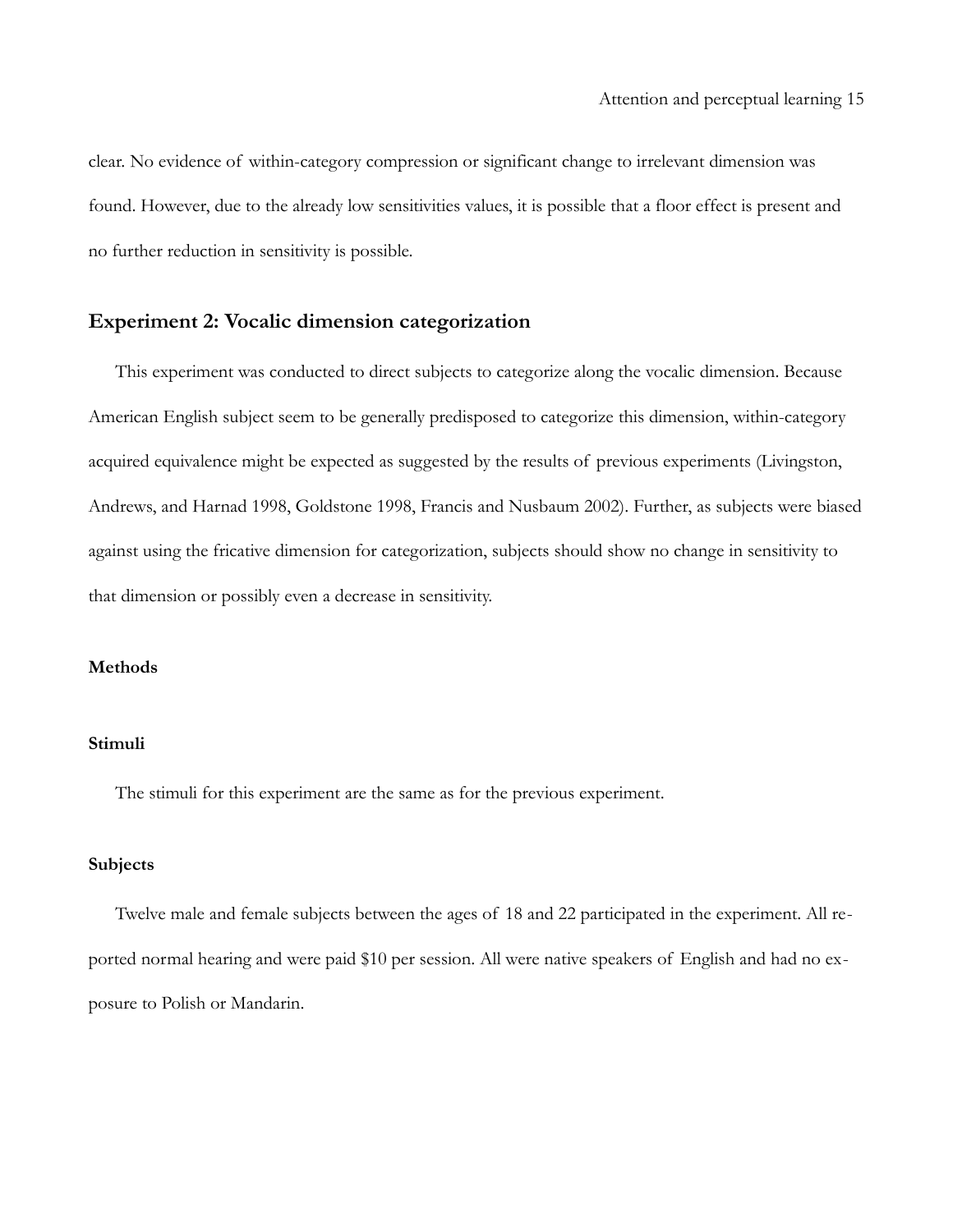## **Procedure**

The procedure was also identical to the previous experiment with two major exceptions. First, the category boundary was defined along the vocalic dimension so that only differences in the vocalic dimension were relevant to categorization (see [Figure 5\)](#page-16-0). Specifically this meant that stimuli with vocalic parts closer to the alveolopalatal end (v0-v4) were considered category "A" while those closer to the retroflex end (v5 v9) were category "B". Second, all subjects participated in only a single training session for at total of three sessions. This is due to all subjects achieving the criterion, as established in the first experiment, in one training session.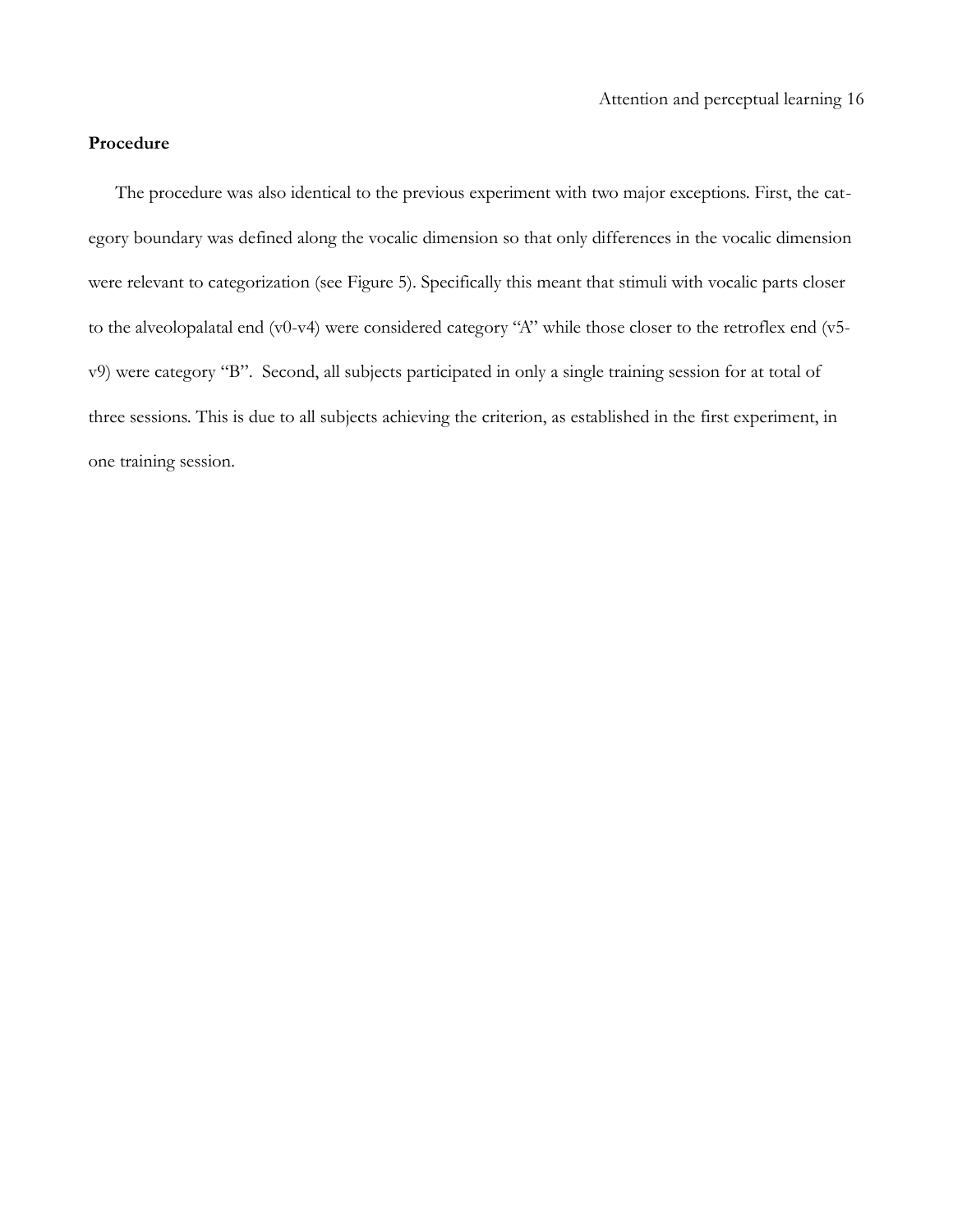<span id="page-16-0"></span>

Figure 5: Category assignments of the stimuli for experiment 2, vocalic dimension categorizers. Stimuli marked with heavy circles were used in the discrimination task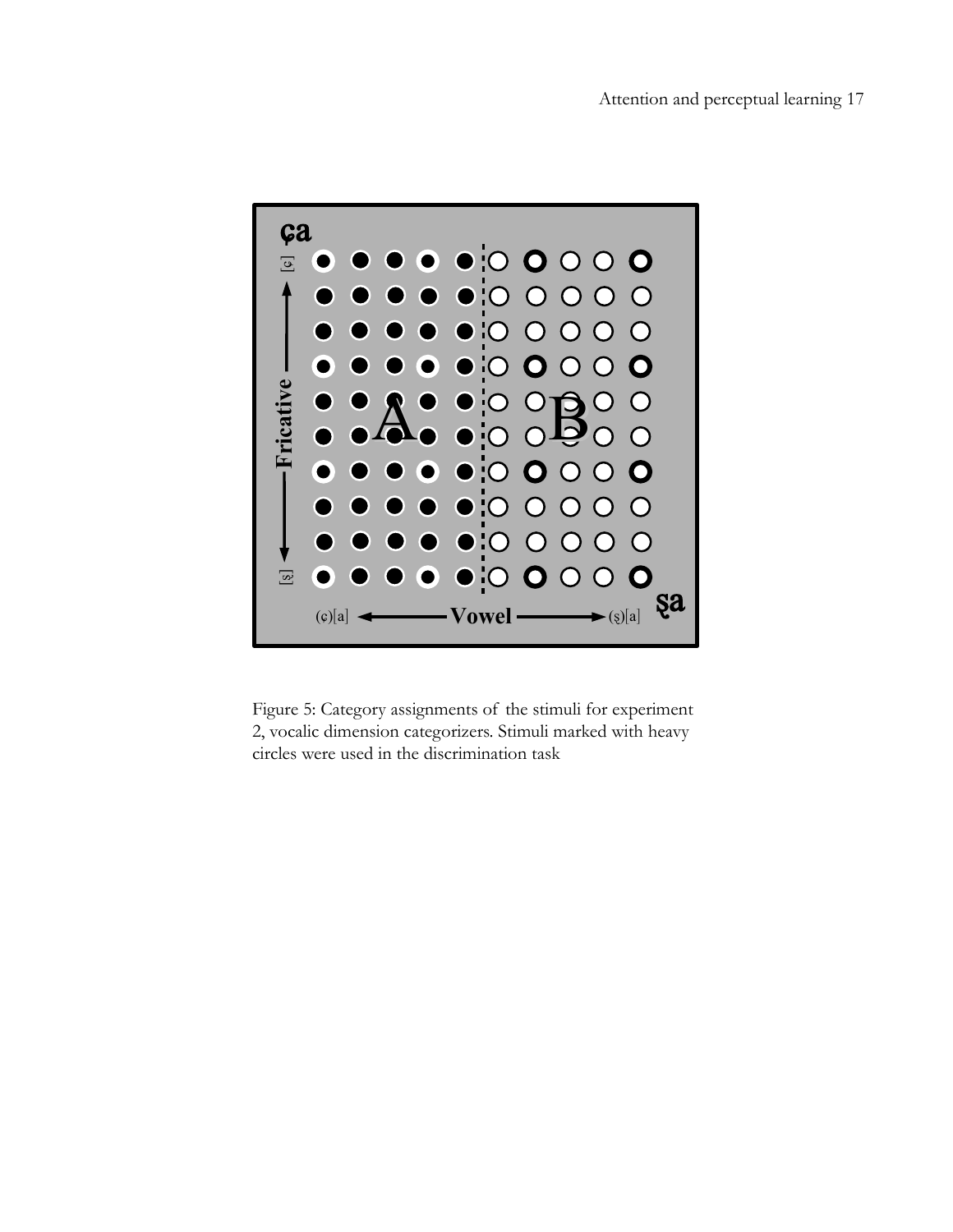## **Results and discussion**

The classification results were analyzed as in the previous experiment. For this experiment, all subjects had high d' values in the post-test (>1) and are included in the analyses. Only classification sensitivity significantly improved from pre- to post-test  $(t \mid 11] = -2.53$ ,  $p \le 0.05$ ). As in the first experiment, subjects generally categorized consistently along the vocalic dimension. Here the primary effect of training was a sharpening of the category boundary [\(Figure 6\)](#page-18-0).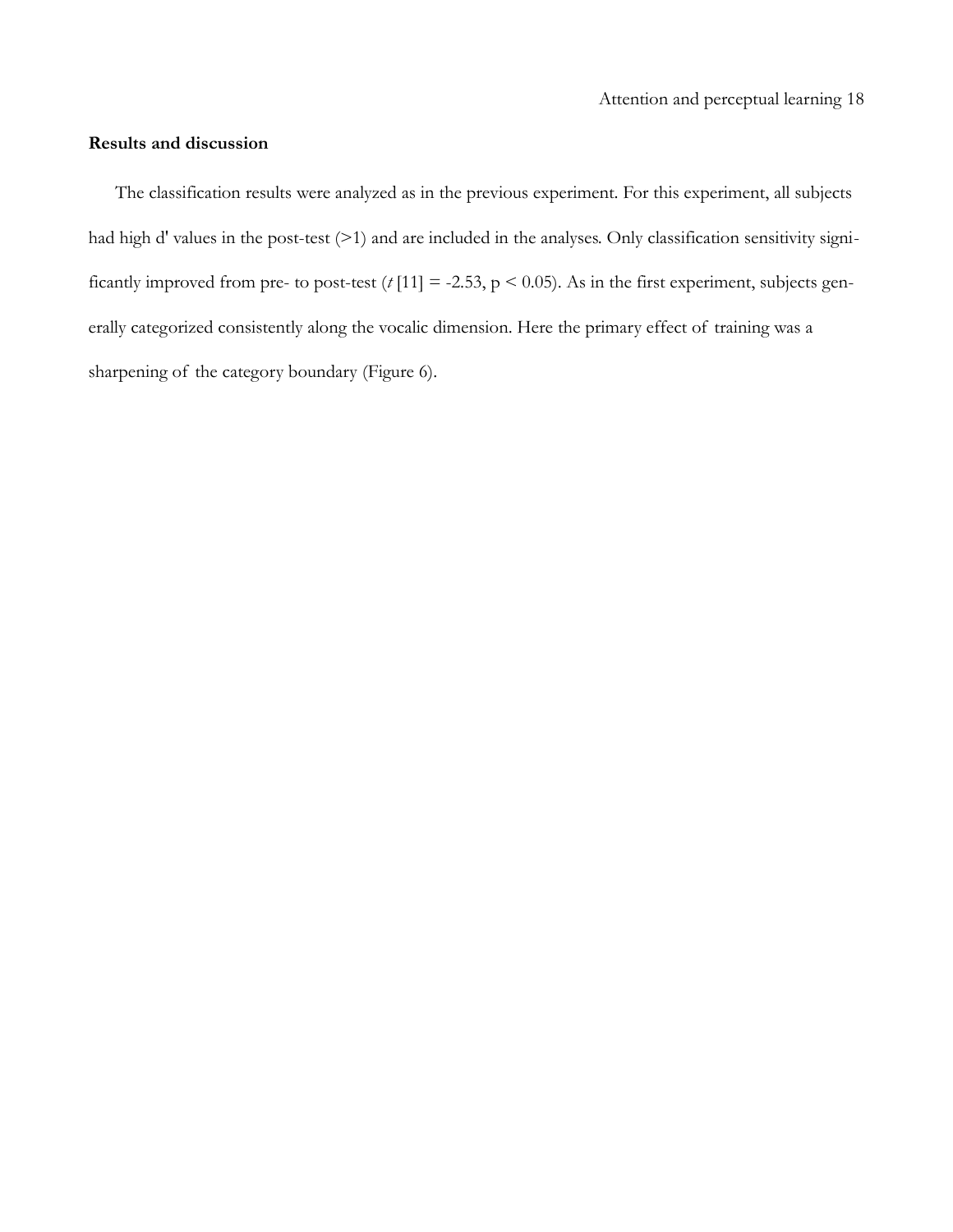

<span id="page-18-0"></span>Figure 6: Cumulative classification in pre- (left panel) and post-test (right panel) for all learners. The vertical dimension represents the proportion of "B" label responses and horizontal dimension represents the step in the fricative, "F", or vocalic "V" dimension.

The discrimination results were also analyzed as in the previous experiment.. The Test factor (see [Fig](#page-19-0)[ure 7\)](#page-19-0) did not reach significance (F[1,11]=4.1,  $p = 0.09$ ; pre-test d'=0.59, post-test d'=0.76); the only significant main effect found was for Boundary (F[1,11]=32.68,  $p \le 0.001$ ; cross-category d'=0.97, within-cat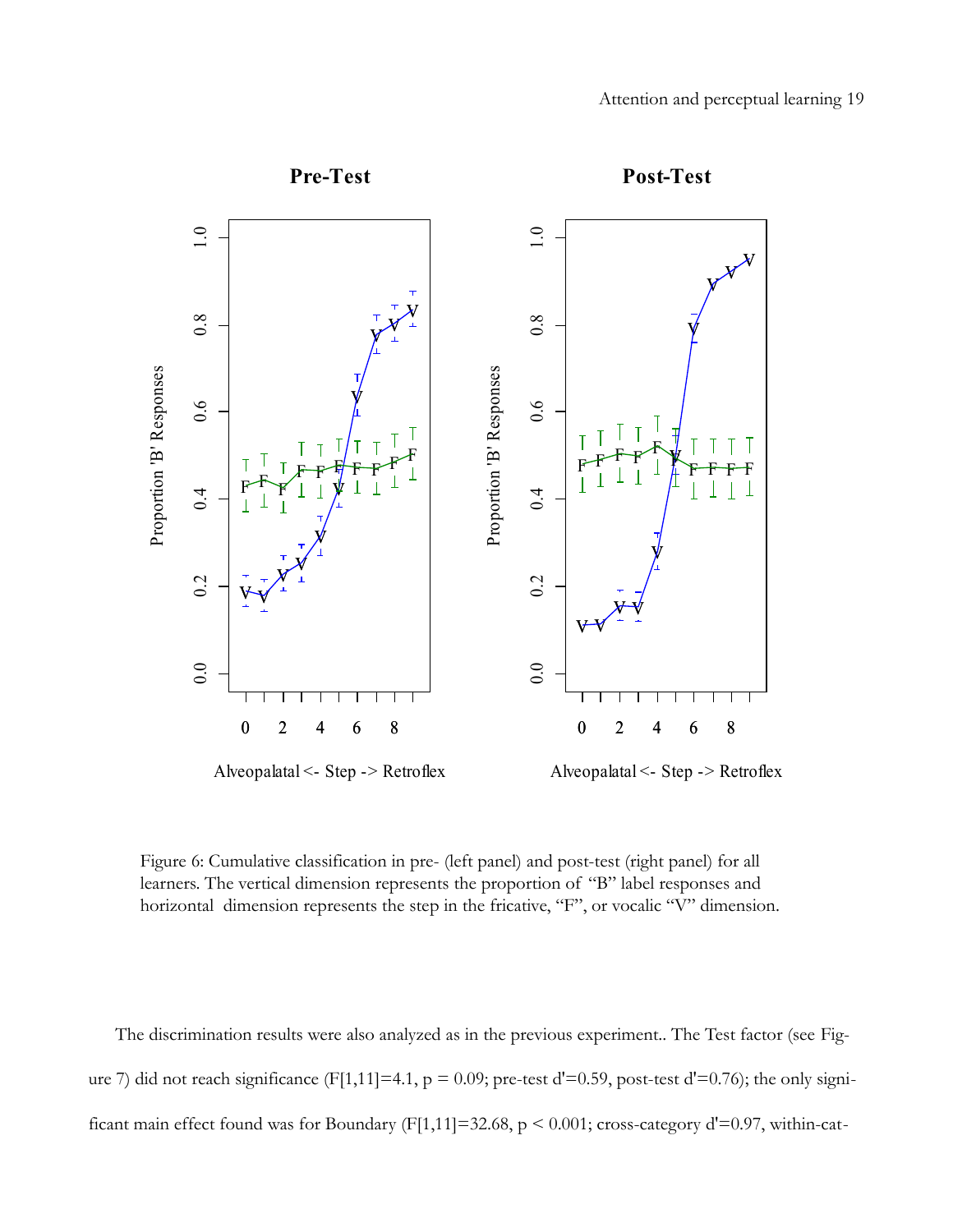egory d'=0.53) indicating that subjects were overall more sensitive to cross-boundary tokens. Further, a two-way interaction between Boundary and Test (see [Figure 8\)](#page-20-0) was found to be significant (F[1,11]=4.40, p < 0.05). This interaction was explored further with with Tukey post hoc tests which demonstrated significant differences in means between pre-test and post-test for cross-boundary pairs (p<0.01) and between cross-boundary and within-boundary pairs for both pre-test ( $p$ <0.05) and post-test ( $p$ <0.001).



<span id="page-19-0"></span>Figure 7: Vocalic dimension learner's change in sensitivity from pre-test to post-test for the fricative "F" and vocalic "V" dimensions.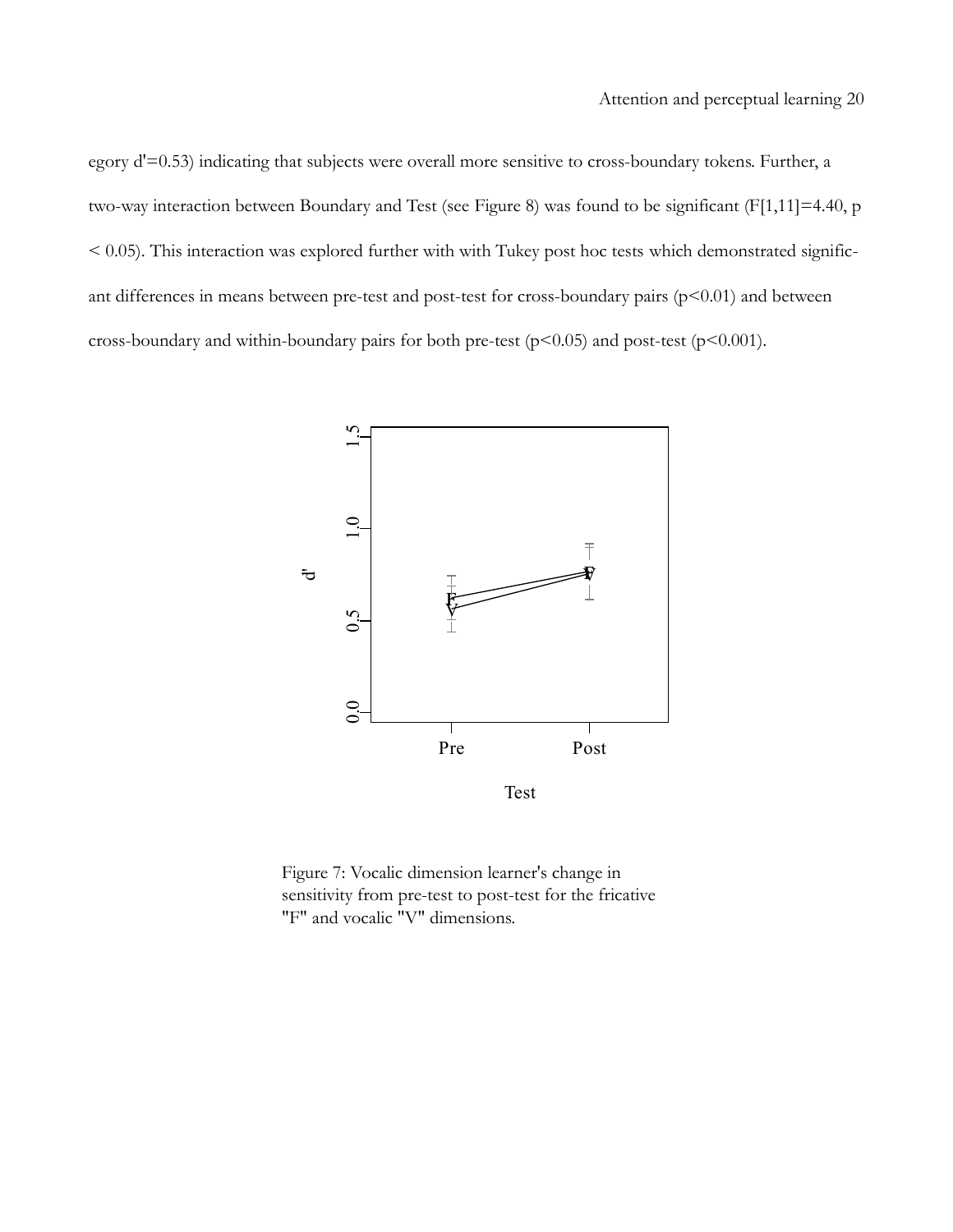

<span id="page-20-0"></span>Figure 8: Vocalic dimension learner's change in sensitivity from pre-test to post-test cross-category "X" and within category " $\bullet$ ".

 These results do not support the initial hypothesis as there is no within-category compression. Indeed, there are no significant differences between the two dimensions. Instead, the primary effect of training seems to be a sharpening of the category boundary through heightened sensitivity to the boundary tokens for both dimensions.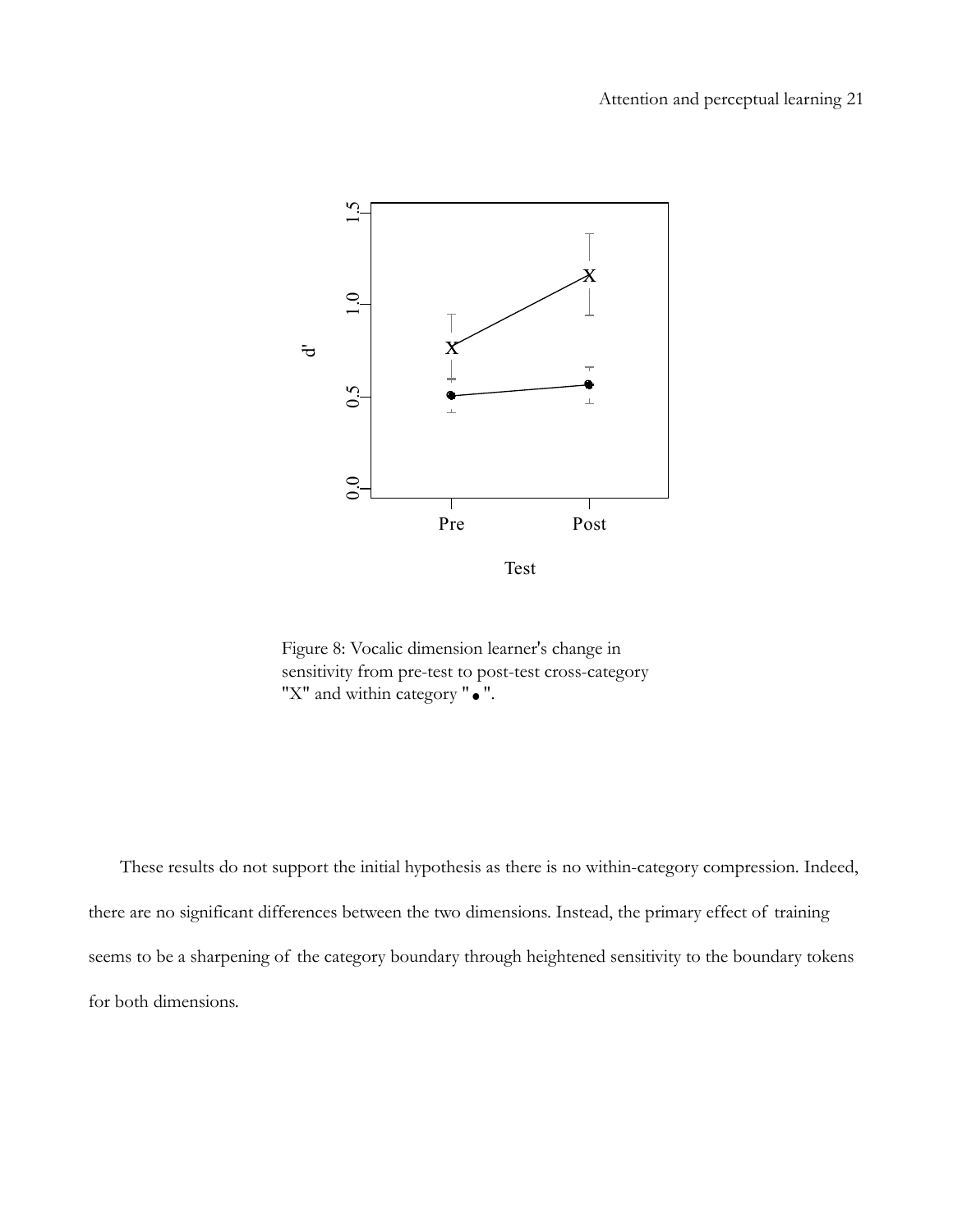## **Experiment 3: Two-dimensional categorization**

This experiment is designed so that subjects were required to use both the fricative noise and formant transition dimensions independently. In this categorization task, subjects are asked to divide the stimulus space into four regions with the mid-point along each dimension acting as a category boundary (i.e. each quadrant.) Thus, subjects must use both fricative and vocalic information independently to make the categorization.

#### **Methods**

#### **Stimuli**

The stimuli were identical to those used in previous experiments.

#### **Subjects**

Sixteen male and female native speakers of English between the ages of 18 and 25 participated in the experiment. All reported normal hearing and were paid \$10 per session. None had exposure to Polish or Mandarin.

#### **Procedure**

The procedure is identical to the previous experiment except that the stimulus space was divided into four categories such that participants had to use each dimension independently (see [Figure 9\)](#page-22-0). Category "A" consisted of alveolopalatal fricative and vocalic steps (f0-f4 + v0-v4). Category "B" consisted of alveolopalatal fricative steps with retroflex vocalic steps (f0-f4 + v5-v9). Category "C" consisted of retroflex fricative steps with alveolopalatal vocalic steps (f5-f9 + v0-v4). Category "D" consisted of retroflex fricative and vocalic steps (f5-f9 + v5-v9). Thus, "B" and "C" are "conflicting cue" categories representing un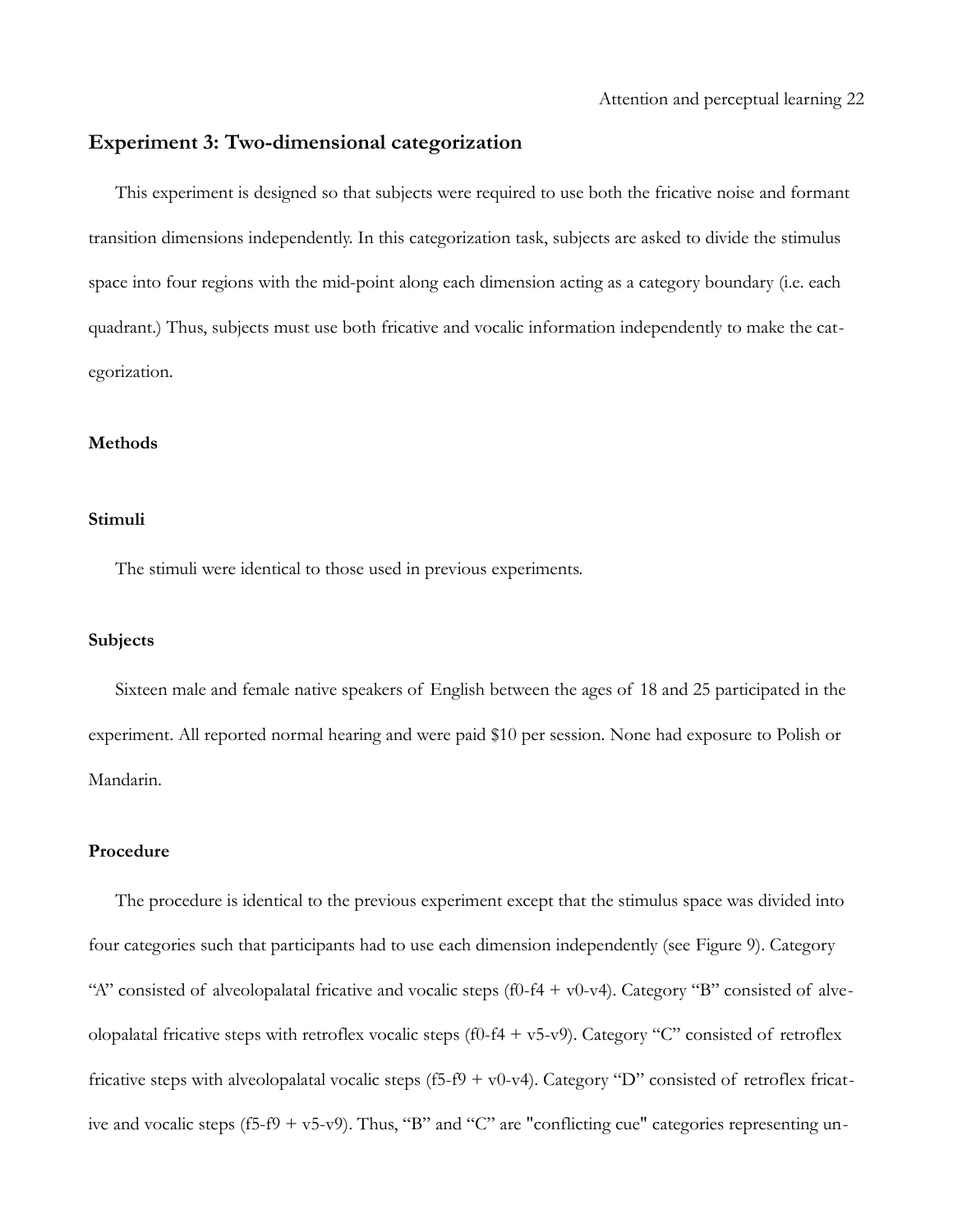natural combinations of cues, while "A" and "D" are "cooperating cue" categories representing the natural categories. The four leftmost buttons of the box were labeled "A", "B", "C", and "D" respectively for labeling.

<span id="page-22-0"></span>

Figure 9: Category assignments of the stimuli for experiment 3, two-dimension categorizers.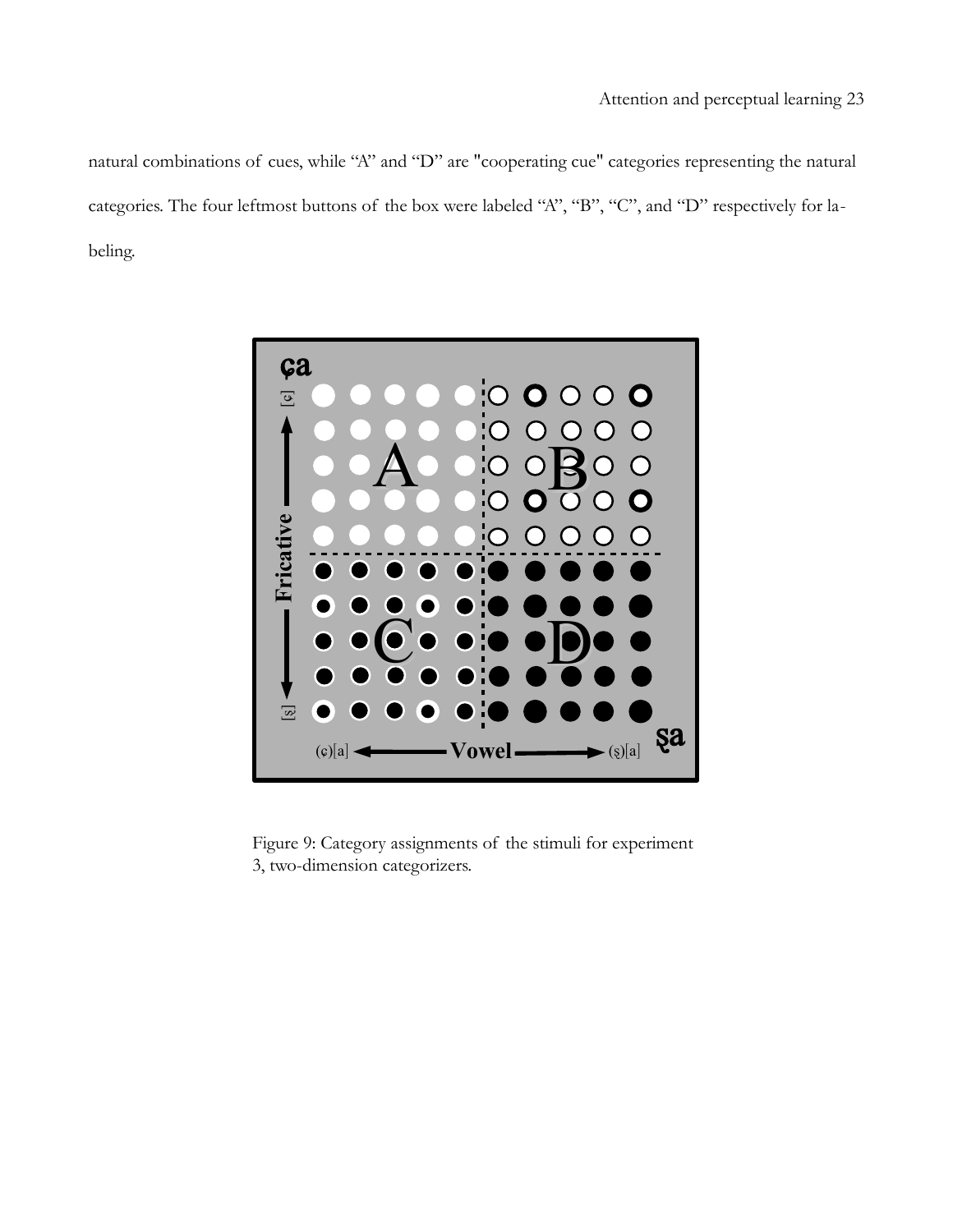#### **Results**

Overall, subjects as a group showed significant improvement from pre to post in both discrimination and labeling sensitivity,  $t[359] = -5.82$ ,  $p \le 0.001$  and  $t[15] = 8.62$ ,  $p \le 0.001$ , respectively. Looking more closely at the individual performances, however, only eleven of the sixteen subjects consistently used the category labels in the post-test labeling, defined as an overall estimated *d' >* 1. As would be expected given the previous results, most subjects had difficulty initially with categories divided by the fricative dimension, i.e. A/C and B/D and the primary improvement was in learning to use the fricative dimension for categorization.. However, pooled across subjects, there was some initial consistency in use of the labels with just brief familiarization (see [Figure 10\)](#page-24-0). Training resulted in a general ability to use both dimensions independently for labeling as indicated by significant improvement in labeling from pre-test to post-test (*t* [10] =-7.42, p<0.001; mean pre-test d'=0.54, mean post-test d'=1.35). Pre-test accuracies for each category were: A=46%, B=46%, C=43%, D=36%. Post-test accuracies for each category were: A=63%, B=71%,  $C=75\%$ , D=54%.

There were many different categorization patterns found among the subjects. The non-learners generally demonstrated a two-category division along vocalic dimension, conflating categories "A" and "C" against "B" and "D". However, the learners also demonstrated a variety of four-category representations (e.g. subjects 203 and 208; see [Figure 11\)](#page-25-0) and some subjects showed consistent use of only three categories (e.g. subjects 211, 212; see [Figure 11\)](#page-25-0). The large number of different categorization schemes prohibited further division of the learners into smaller groups.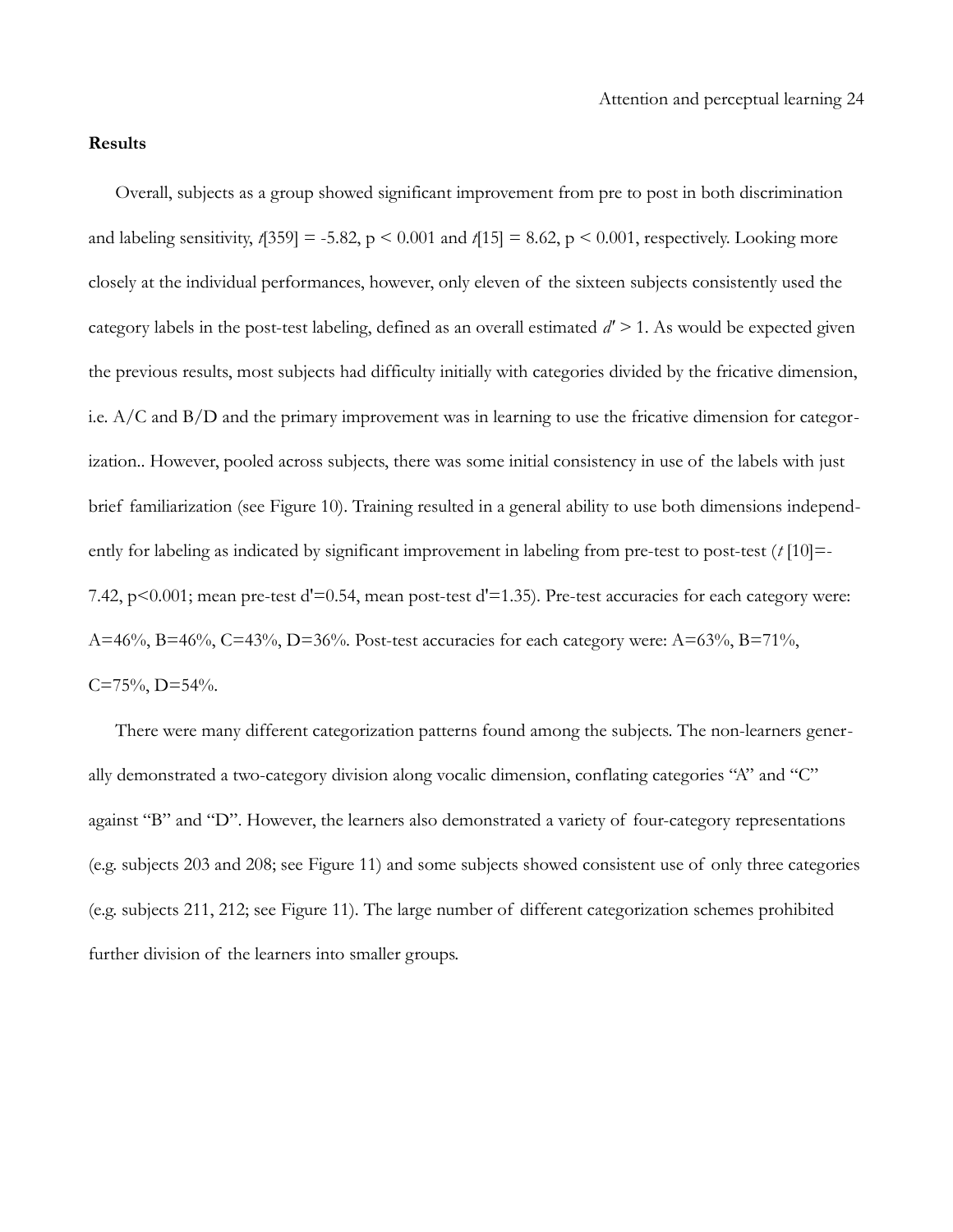# Attention and perceptual learning 25

| Pre            | v0             | lv1            | v2             | $ {\bf v}3 $   | v4             | $ {\bf v5} $ | v6 | $ {\bf v}7$  | lv8        | v9           |     | $\bf{Post}$ $ {\bf v0} $ |                | v1             | v2             | $ {\rm v}3 $   | v4             | v5          | lv6          | v7        | $ {\bf v}8 $ | v9           |
|----------------|----------------|----------------|----------------|----------------|----------------|--------------|----|--------------|------------|--------------|-----|--------------------------|----------------|----------------|----------------|----------------|----------------|-------------|--------------|-----------|--------------|--------------|
| Ю              | AC             | A              | A              | A              | AB             | AB           | AB | B            | $\bf{B}$   | <b>BD</b>    | IЮ  |                          | A              | A              | A              | A              | A              | AB          | B            | в         | B            | B            |
| lf1            |                |                | AB             | AB             | A              | AB           | AB | B            | B          | <b>BD</b>    | f1  |                          | A              | A              | A              | $\mathbf{A}$   | AB             | AB          | B            | в         | B            | в            |
| lf2            | AB             | ABC            | $\mathbf{A}$   | AC             | AC             | ABC          | B  | B            | ABD        | B            | f2  |                          | A              | $\mathbf A$    | A              | A              | $\mathbf{A}$   | AB          | B            | в         | B            | B            |
| f3             | AC             | A              | A              | AC             | A              | AВ           | AB | BD           | <b>BD</b>  | <b>BD</b>    | lf3 |                          | AC             | A              | A              | A              | A              | AB          | B            | B         | B            | B            |
| f4             | A              | AC             | AC             | AC             | <b>ABC</b>     | AD           | AB | B            | <b>BD</b>  | <b>BD</b>    | f4  |                          | AC             | AC             | AC             | $\mathbf{A}$   | A              | AB          | $\bf{B}$     | в         | BD           | B.           |
| lf5            | $\mathbf C$    | $\overline{c}$ | AC             | AC             | AC             | ACD          | AC | <b>BD</b>    | <b>BD</b>  | <b>ABD</b>   | lf5 |                          | AC             | AC             | AC             | AC             | AC             | A           | AB           | <b>BD</b> | BD           | <b>BD</b>    |
| f <sub>6</sub> | AC             | AC             | AC             | $\overline{C}$ | AC             | BС           | BD | <b>BD</b>    | BD         | D            | lf6 |                          | AC             | AC             | $\overline{C}$ | $\overline{C}$ | $\overline{C}$ | $\mathbf C$ | D            | <b>BD</b> | <b>BD</b>    | <b>BD</b>    |
| f7             | AC             | AC             | $\overline{C}$ | $\mathbf C$    | AC             | $\mathbf{C}$ | CD | $\mathbf{D}$ | D          | $\mathbf{D}$ | f7  |                          | $\mathbf C$    | $\mathbf C$    | $\overline{C}$ | $\mathbf C$    | $\mathbf C$    | $\mathbf C$ | $\mathbf{D}$ | D         | $\mathbf{D}$ | $\mathbf{D}$ |
| lf8            | $\overline{C}$ | $\overline{c}$ | $\overline{C}$ | $\mathbf C$    | $\overline{C}$ | CD           | CD | BD           | <b>BCD</b> | D            | f8  |                          | $\overline{c}$ | $\overline{C}$ | $\overline{c}$ | $\overline{c}$ | $\overline{C}$ | $\mathbf C$ | CD           | D         | D            | D            |
| lf9            | CD             | CD             | CD             | CD             | CD             | D            | D  | $\mathbf{D}$ | D          | D            | f9  |                          | $\overline{C}$ | $\overline{C}$ | $\overline{C}$ | $\mathbf C$    | $\mathbf C$    | $\mathbf C$ | CD           | D         | D            | D            |

| $\bf{Post}\,\bf{V0}$ |                | v1             | $\mathbf{v2}$  | v3             | v4             | v5             | v6           | $_{\rm v7}$  | $ {\bf v}8 $ | v9           |
|----------------------|----------------|----------------|----------------|----------------|----------------|----------------|--------------|--------------|--------------|--------------|
| fO                   | A              | A              | $\mathbf{A}$   | A              | A              | AB             | $\bf{B}$     | B            | B            | B            |
| f1                   | $\mathbf{A}$   | $\mathbf{A}$   | $\mathbf{A}$   | A              | AB             | AB             | $\bf{B}$     | B            | B            | B            |
| f2                   | $\mathbf{A}$   | $\mathbf{A}$   | $\mathbf{A}$   | $\mathbf{A}$   | $\mathbf{A}$   | AB             | $\bf{B}$     | B            | B            | B            |
| f3                   | AC             | A              | $\mathbf{A}$   | $\mathbf{A}$   | $\mathbf{A}$   | AB             | $\bf{B}$     | B            | B            | B            |
| f4                   | AC             | AC             | AC             | $\mathbf A$    | A              | AВ             | B            | в            | BD           | B            |
| f5                   | AC             | AC             | AC             | AC             | AC             | A              | AB           | BD           | BD           | BD           |
| f6                   | AC             | AC             | $\overline{c}$ | $\overline{c}$ | $\overline{C}$ | $\overline{C}$ | D            | <b>BD</b>    | BD           | BD           |
| f7                   | $\overline{C}$ | $\overline{C}$ | $\mathbf C$    | $\overline{C}$ | $\overline{C}$ | $\overline{C}$ | $\mathbf{D}$ | $\mathbf{D}$ | $\mathbf{D}$ | $\mathbf{D}$ |
| f8                   | $\overline{C}$ | $\overline{C}$ | $\mathbf C$    | $\mathbf C$    | $\overline{C}$ | $\overline{C}$ | CD           | $\mathbf{D}$ | $\mathbf{D}$ | $\mathbf{D}$ |
| f9                   | $\overline{c}$ | $\mathbf C$    | $\mathbf C$    | $\mathbf C$    | $\mathbf C$    | $\overline{C}$ | CD           | $\mathbf{D}$ | $\mathbf{D}$ | $\mathbf{D}$ |

<span id="page-24-0"></span>Figure 10: Cumulative classification in pre- (left panel) and post-test (right panel) for all learners. Horizontal dimension represents vocalic continuum and vertical dimension represents fricative dimension. Each square represents one stimulus and each letter indicates that for a particular stimulus > 25% of responses were for the corresponding category.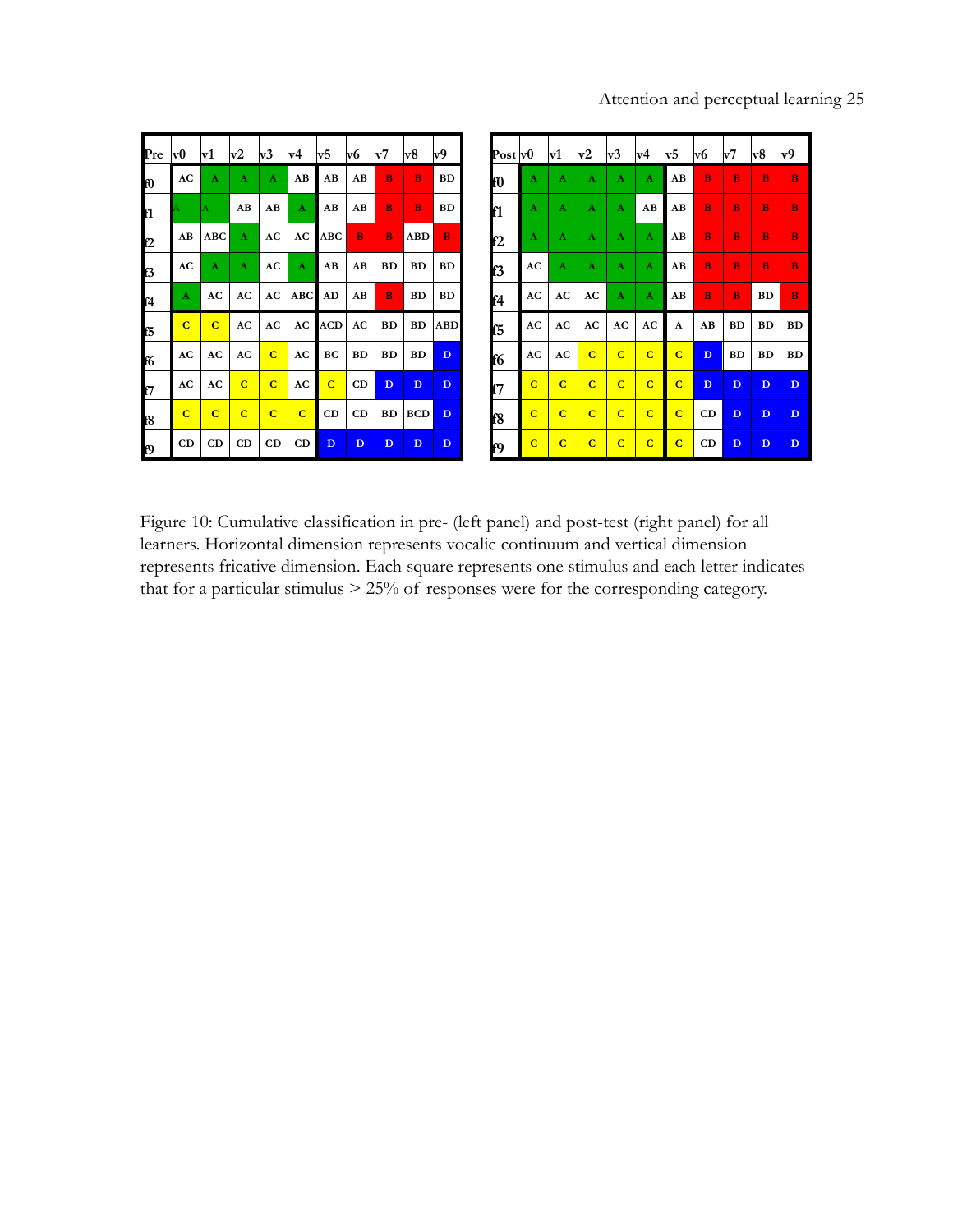| 203           | v <sub>0</sub> | v1             | v2             | v3             | v4               | $_{\rm v5}$    | v6                      | v7           | v8          | v9             | 208 | $_{\rm v0}$    | v1             | v2               | v3             | v4               | v5             | v6             | v7             | v8              | v9              |
|---------------|----------------|----------------|----------------|----------------|------------------|----------------|-------------------------|--------------|-------------|----------------|-----|----------------|----------------|------------------|----------------|------------------|----------------|----------------|----------------|-----------------|-----------------|
| f0            | $\overline{C}$ | $\overline{C}$ | $\overline{C}$ | Α              | AC               | AB             | B                       | B            | BC          | $\bf{B}$       | f() | Α              | А              | А                | А              | А                | A              | $\overline{C}$ | B              | $\bf{B}$        | B <sub>1</sub>  |
| f1            | $\overline{C}$ | $\overline{C}$ | А              | $\mathcal{C}$  | А                | $\bf{B}$       | $\overline{\mathbf{B}}$ | B            | $\bf{B}$    | $\bf{B}$       | f1  | А              | А              | $\mathbf{A}$     | А              | $\overline{C}$   | $\bf{B}$       | B.             | $\overline{B}$ | B               | B               |
| f2            | $\overline{C}$ | $\overline{C}$ | AC             | $\overline{C}$ | $\bf{A}$         | B.             | B                       | AB           | B.          | $\bf{B}$       | f2  | Α              | А              | А                | А              | А                | A              | $\overline{C}$ | B              | $\mathbf{B}$    | $\bf{B}$        |
| f3            | $\overline{C}$ | $\overline{C}$ | А              | Α              | А                | AB             | $\bf{B}$                | $\, {\bf B}$ | $\bf{B}$    | AB             | f3  | Α              | А              | A                | AC             | А                | A              | $\overline{C}$ | B              | $\bf{B}$        | B               |
| f4            | $\overline{C}$ | А              | AC             | А              | А                | AB             | $\overline{\mathbf{B}}$ | B            | $\bf{B}$    | $\bf{B}$       | f4  | Α              | А              | $\bf{A}$         | А              | D                | $\overline{C}$ | $\overline{C}$ | B              | $\bf{B}$        | $\bf{B}$        |
| f5            | $\overline{C}$ | $\overline{C}$ | $\overline{C}$ | $\overline{C}$ | $\boldsymbol{A}$ | A              | D                       | D            | B.          | D              | f5  | АC             | $\overline{C}$ | $\overline{C}$   | $\overline{C}$ | $\overline{C}$   | $\overline{C}$ | $\overline{C}$ | ВC             | <b>BD</b>       | $\bf{B}$        |
| f6            | $\overline{C}$ | $\overline{C}$ | $\overline{C}$ | $\overline{C}$ | $\overline{C}$   | <b>AC</b>      | D                       | D            | D           | D              | f6  | $\overline{C}$ | $\overline{C}$ | $\overline{C}$   | $\overline{C}$ | $\overline{C}$   | $\overline{C}$ | $\overline{C}$ | $\overline{C}$ | $\mathbf{D}$    | $\mathbf{D}$    |
| f7            | $\overline{C}$ | $\overline{C}$ | $\overline{C}$ | $\overline{C}$ | $\overline{C}$   | $\bf{A}$       | D                       | D            | D           | D              | f7  | $\overline{C}$ | $\overline{C}$ | $\overline{C}$   | $\overline{C}$ | $\overline{C}$   | $\overline{C}$ | $\overline{C}$ | D              | D               | D               |
| f8            | $\overline{C}$ | $\overline{C}$ | $\overline{C}$ | $\overline{C}$ | $\overline{C}$   | $\overline{C}$ | D                       | D            | D           | D              | f8  | $\overline{C}$ | $\overline{C}$ | $\overline{C}$   | CD             | $\overline{C}$   | $\overline{C}$ | CD             | $\overline{C}$ | D               | D               |
| f9            | $\overline{C}$ | $\overline{C}$ | $\overline{C}$ | $\overline{C}$ | $\overline{C}$   | CD             | D                       | D            | D           | D              | f9  | $\overline{C}$ | $\overline{C}$ | $\overline{C}$   | $\overline{C}$ | $\overline{C}$   | $\overline{C}$ | D              | CD             | D               | D               |
|               |                |                |                |                |                  |                |                         |              |             |                |     |                |                |                  |                |                  |                |                |                |                 |                 |
| 212           | v <sub>0</sub> | v1             | v2             | v3             | v4               | v5             | v6                      | v7           | v8          | v <sub>0</sub> | 211 | v <sub>0</sub> | v1             | v2               | v3             | v4               | v <sub>5</sub> | v6             | v7             | v8              | ${\rm v}9$      |
| f0            | $\overline{C}$ | $\overline{C}$ | $\overline{C}$ | $\overline{C}$ | $\overline{C}$   | BC             | ВC                      | B            | $\mathbf D$ | BD             | f0  | Α              | А              | $\boldsymbol{A}$ | B.             | А                | $\bf{B}$       | B              | B              | $\bf{B}$        | $\, {\bf B} \,$ |
| f1            | $\overline{C}$ | $\overline{C}$ | $\overline{C}$ | $\overline{C}$ | <b>BC</b>        | BD             | <b>BC</b>               | $\bf{B}$     | $\bf{B}$    | $\bf{B}$       | f1  | Α              | А              | А                | А              | А                | $\bf{B}$       | B              | B              | $\, {\bf B} \,$ | B               |
| f2            | $\overline{C}$ | $\overline{C}$ | $\overline{C}$ | $\overline{C}$ | $\overline{C}$   | BC             | <b>BD</b>               | $\mathbf{D}$ | D           | BD             | f2  | А              | А              | $\bf{A}$         | А              | $\boldsymbol{A}$ | B.             | А              | B              | $\bf{B}$        | $\bf{B}$        |
| f3            | $\overline{C}$ | $\overline{C}$ | $\overline{C}$ | $\overline{C}$ | $\overline{C}$   | CD             | <b>BD</b>               | BD           | $\bf{B}$    | $\mathbf{B}$   | f3  | Α              | А              | $\bf{A}$         | B              | А                | $\bf{B}$       | B              | $\bf{B}$       | $\, {\bf B}$    | $\, {\bf B} \,$ |
| f4            | $\overline{C}$ | $\overline{C}$ | $\overline{C}$ | $\overline{C}$ | $\overline{C}$   | BDC            | B                       | D            | <b>BD</b>   | <b>BD</b>      | f4  | А              | А              | А                | А              | AB               | Α              | B              | B              | $\bf{B}$        | B               |
| f5            | $\overline{C}$ | $\overline{C}$ | $\mathsf{C}$   | CD             | $\mathbf{D}$     | $\overline{C}$ | $\overline{\mathbf{B}}$ | B            | <b>BD</b>   | <b>BD</b>      | f5  | А              | AC             | $\bf{A}$         | А              | А                | A              | АB             | $\overline{B}$ | $\bf{B}$        | $\bf{B}$        |
| ${\rm f}6$    | $\overline{C}$ | $\overline{C}$ | $\overline{C}$ | $\overline{C}$ | $\overline{C}$   | $\overline{C}$ | <b>BCD</b>              | D            | ${\bf D}$   | CD             | f6  | А              | $\overline{C}$ | $\overline{C}$   | $\overline{C}$ | AC               | A              | AC             | А              | $\mathbf{A}$    | $\, {\bf B} \,$ |
| $\mathbf{f}7$ | $\overline{C}$ | $\overline{C}$ | CD             | $\mathbf{D}$   | $\overline{C}$   | CD             | D                       | $\mathbf{D}$ | D           | CD             | f7  | $\overline{C}$ | $\overline{C}$ | $\overline{C}$   | АC             | $\overline{C}$   | $\overline{C}$ | АC             | А              | AC              | Α               |
| ${\rm f}8$    | $\overline{C}$ | $\overline{C}$ | $\mathsf{C}$   | $\overline{C}$ | $\overline{C}$   | $\mathbf{D}$   | CD                      | D            | CD          | CD             | f8  | $\overline{C}$ | $\overline{C}$ | $\overline{C}$   | $\overline{C}$ | $\overline{C}$   | $\overline{C}$ | $\overline{C}$ | $\overline{C}$ | $\overline{C}$  | $\mathsf{C}$    |

<span id="page-25-0"></span>Figure 11: Examples of post-test classification spaces demonstrating a variety of categorizations of the stimulus space. Subject number is indicated in the upper left corner of each panel. See [Figure 10](#page-24-0) for an explanation of this graphic representation.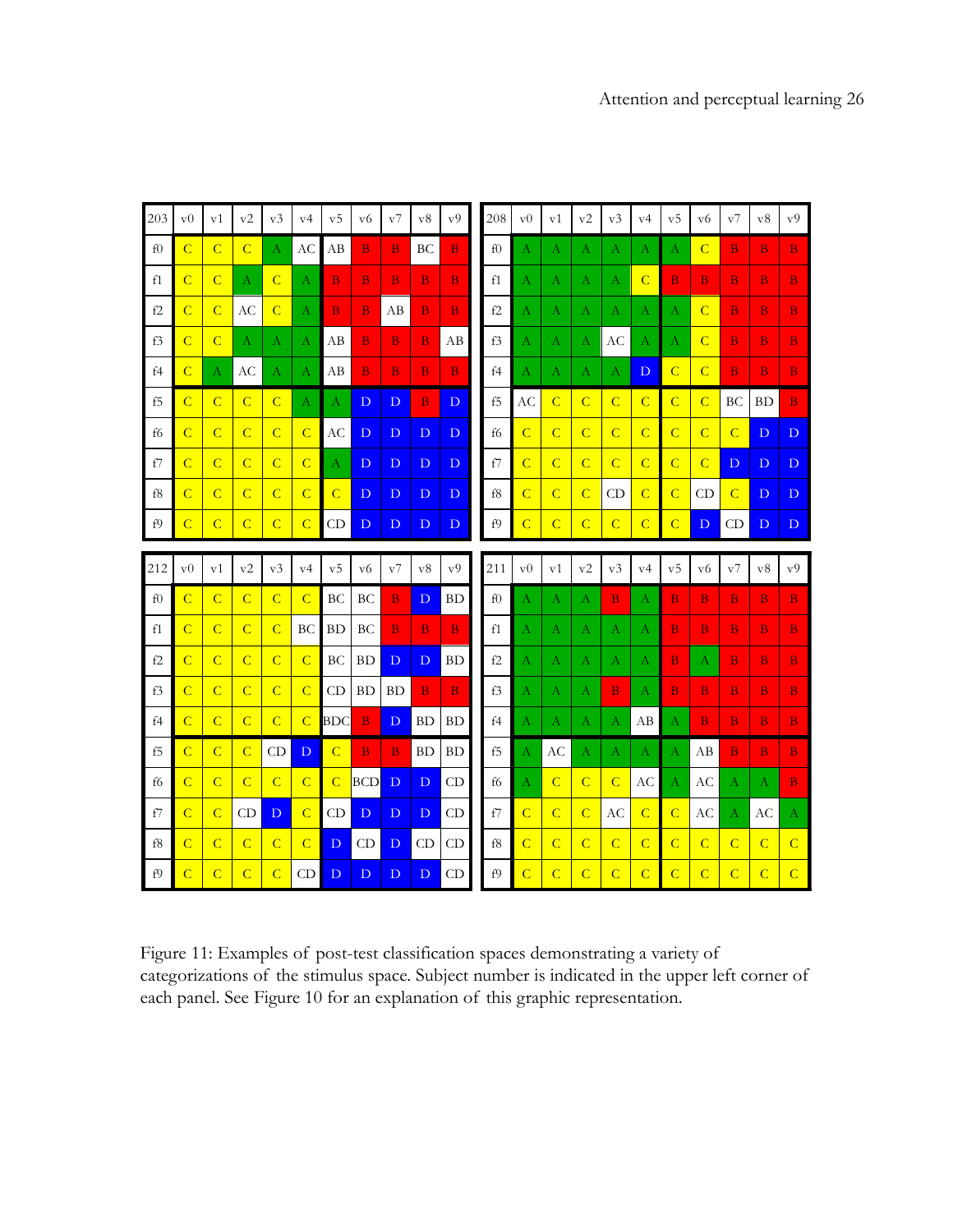The discrimination results of learners (analyzed as before) show significant main effects for Test (F[1,9]  $= 10.86$ , p<0.01; pre-test d'=0.58, post-test d'=1.03, see [Figure 12\)](#page-26-0) and Boundary (F[1,9] = 39.95, p<0.001; cross-category d'=1.16, within-category d'=0.63), as well as a significant interaction between Test and Boundary (F[1,9] = 5.54, p<0.05; see [Figure 13\)](#page-27-0). Tukey post-hoc tests showed a significant increase in sensitivity from pre-test to post-test for both within-category pairs (p<0.05) and cross-boundary pairs ( $p$ <0.001). The two pair types were significantly different from each other in the post-test ( $p$  <0.001).



<span id="page-26-0"></span>Figure 12: Two-dimension learner's change in sensitivity from pre-test to post-test for the fricative "F" and vocalic "V" dimensions.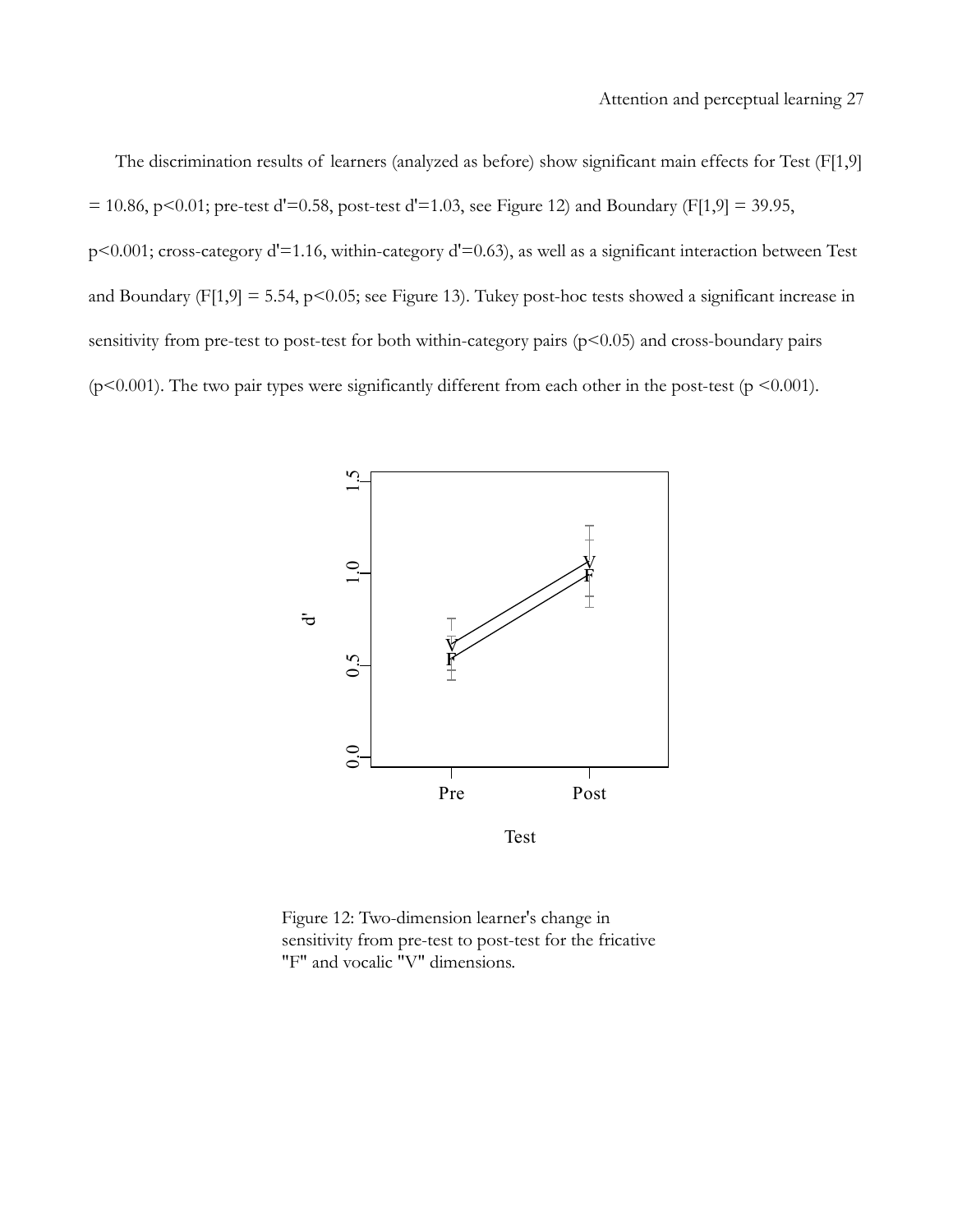

<span id="page-27-0"></span>Figure 13: Two-dimension learner's change in sensitivity from pre-test to post-test cross-category "X" and within category " $\bullet$ ".

Overall, a majority of subjects were able to attend to both dimensions separately and use both for categorization. These results further showed that training to use each dimension independently results in a general improvement in sensitivity to both dimensions even though the primary difficulty in categorization was learning to differentiate along the fricative dimension. Moreover, this improvement primarily affected cross-category sensitivity and to a smaller extent within-category sensitivity.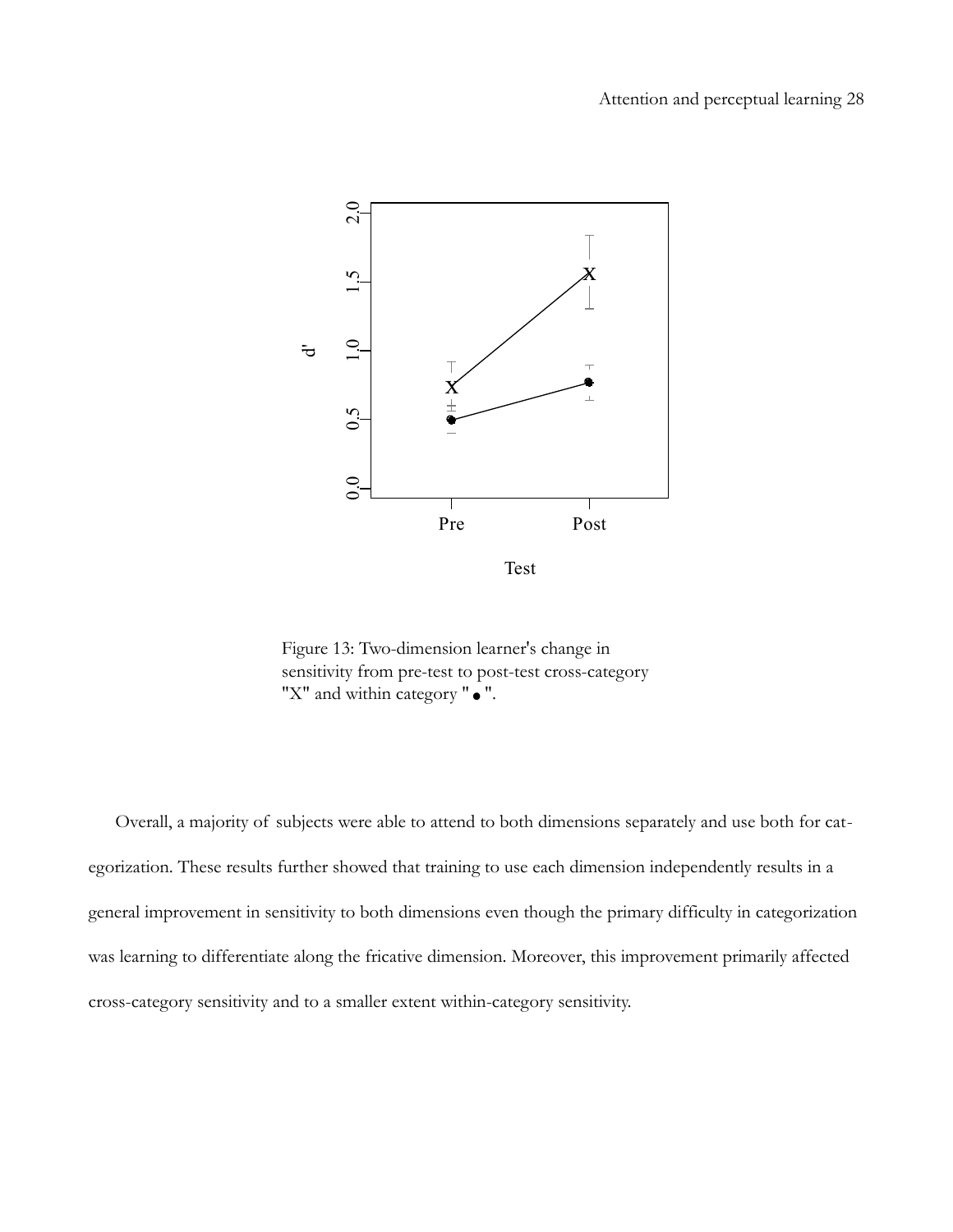## **Experiment 4: Control**

This control experiment examined how the exposure to the stimuli in the discrimination tasks alone affected sensitivity, if at all. In this experiment subjects were tested using the same procedure as the previous experiments, but no training or labeling experience of any kind was given. Thus any effects can be attributed to participating in the discrimination tests, which can be compared against performance in the previously described experiments.

#### **Methods**

## **Stimuli**

The stimuli were the same as used in previous experiments except that only the testing stimuli were used.

## **Subjects**

Fourteen male and female subjects between the ages of 18 and 23 participated. All reported normal hearing and were native speakers of English with no exposure to Polish or Mandarin. They were paid \$10 per session for their participation.

#### **Procedure**

This experiment consisted solely of the two discrimination tests described previously, administered on separate consecutive days. No labeling was conducted.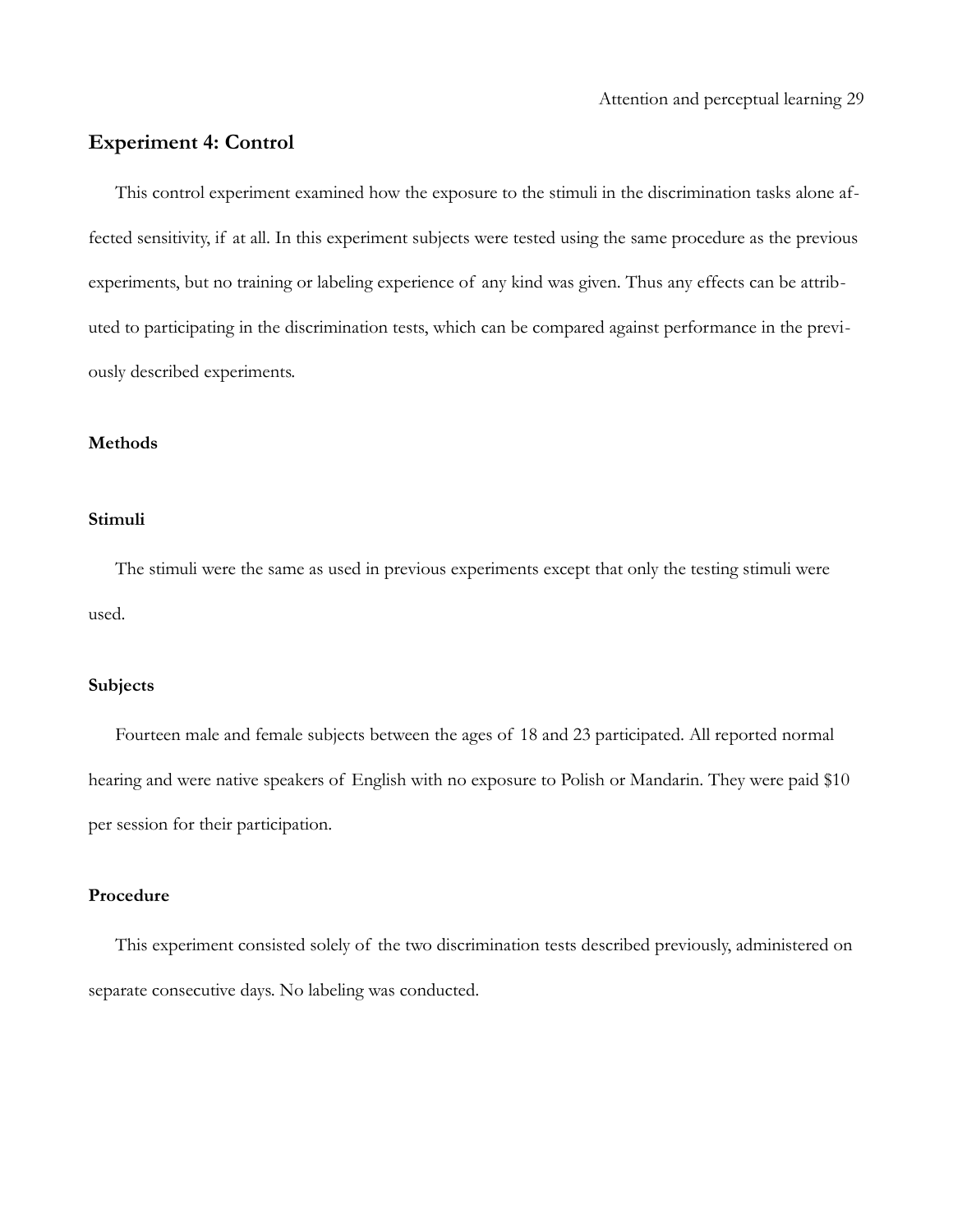#### **Results and discussion**

The discrimination results were analyzed as in previous experiments. There were no significant effects (Test factor: F[1,12]=1.84,  $p = 0.2$ ; pre-test d'=0.41, post-test d'=0.50). The lack of a test effect suggests that the improvement seen in the previous experiments from pre- to post-test can be safely assumed to be due to the training, rather than simply exposure to the stimuli.

## **General discussion**

The results presented here provide general support for A2D models, especially with the modification suggested by Francis and Nusbaum (2002). In this case, targeted training with sibilant fricative cues succeeded in directing attention to the specific dimension of contrast, which in turn resulted in perceptual warping such that listeners became more sensitive to that dimension. Within category sensitization is localized to the more difficult tasks, that is classification along the the frication dimension alone (experiment 1) as well as the frication dimension along with the vocalic dimension (experiment 3), suggesting that such difficult perceptual learning situations require sensitivity to within category variability. Conversely, when the contrast is easier to distinguish, as for the vocalic dimension, only further perceptual separation of the category members is necessary. These findings support much of the previous research into perceptual learning, but importantly, demonstrate how auditory dimensions of real speech categories are analogous to those of other perceptual domains (e.g. Goldstone, 1994).

Overall, there is only evidence for acquired distinctiveness in sensitivity, there was no evidence for desensitization of non-attended dimensions. However, the extreme difficulty of the discrimination task left little room for a reduction in sensitivity and it is possible the floor effects negate any acquired equivalence in the stimuli that may be present. In fact, it was hypothesized that the vocalic learners would show compression due to the ease of categorization using that dimension; instead there was no significant change. Similarly, it might be assumed that for the fricative categorizers the irrelevant vocalic dimension would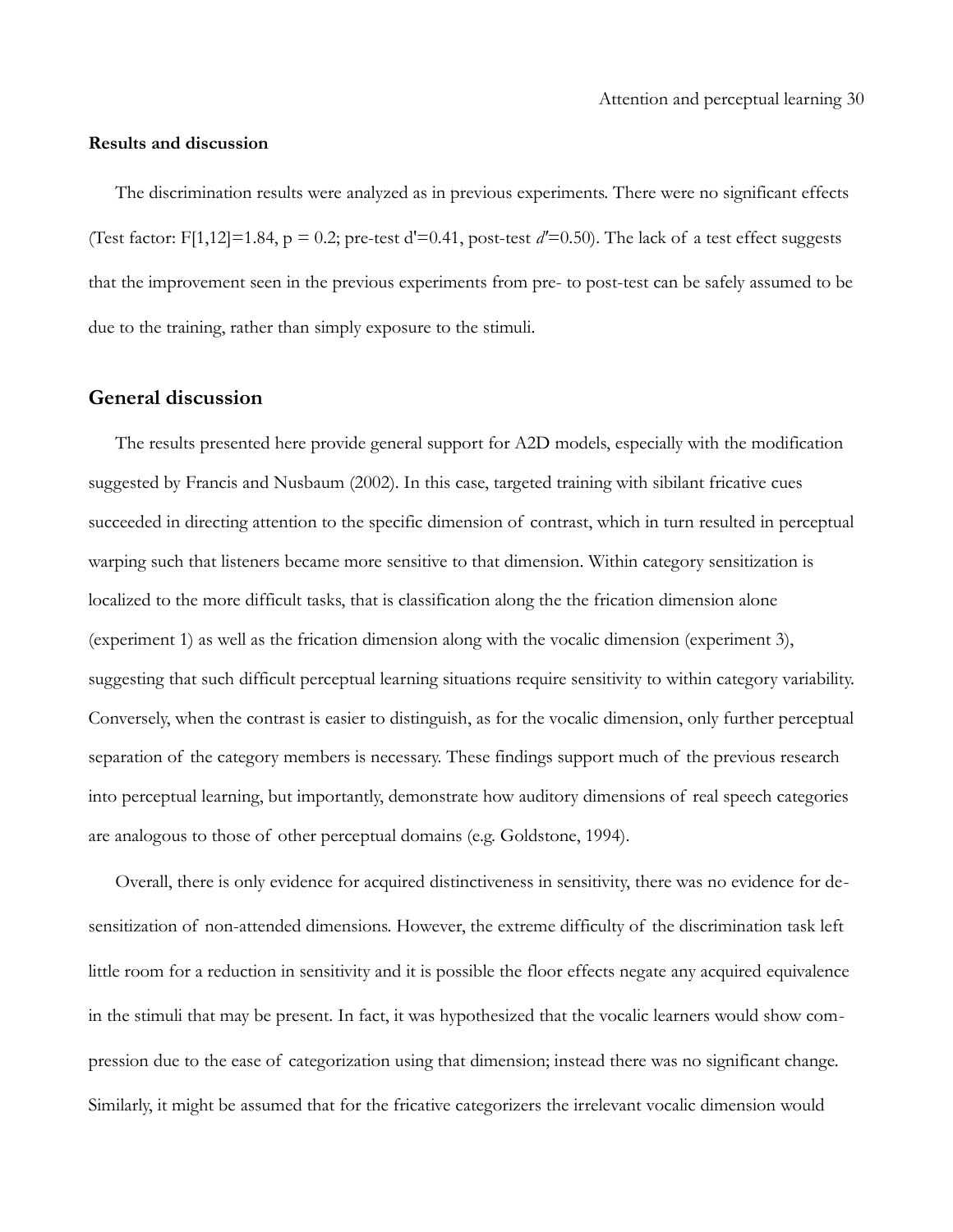show a loss in sensitivity. Though, again there was no effect. However, as mentioned above, the presence or absence of within category expansion can be interpreted as an effect of ease/difficulty of a dimension of contrast.

Additionally, it is of interest that warping of the perceptual space was found using such a highly sensitive psychoacoustic task. This contradicts the assumption that a speeded discrimination task bypasses lexical and language effects because it is a low-memory load task (Pisoni 1973, Pisoni and Tash 1973, Fox 1984, Johnson and Babel 2010). This suggests either that exposure to a contrast and training using a contrast has an effect at both very low cognitive levels as well as the higher, more categorical / symbolic level demanded by the labeling task or that the 4IAX task is not as sensitive as assumed.

The results of this study also give insight into the integrality of fricative noise and vocalic information for such a contrast. Specifically, English listeners do not seem to be affected by the degree of correlation between the fricative and vocalic cues, despite knowledge of such a correlation for their native sibilant contrast (Tomiak, Mullenix, and Sawusch 1987). Note that in the two-dimensional categorization experiment, subjects demonstrated no more difficulty in learning the conflicting cue categories composed of physically different chunks ("B" and "C") than the "natural" correlated categories ("A" and "D"). In fact subjects showed the least accuracy in labeling the correlated retroflex category "D" and assigned it the least area in the stimulus space. That subjects relatively easily learned to categorize speech stimuli that could be impossible to produce, and not physically generated by this particular talker's vocal tract, calls into question theories of speech perception that rely on individuals perceiving gestures (e.g. Liberman et al. 1967, Fowler 1986, Best 1995).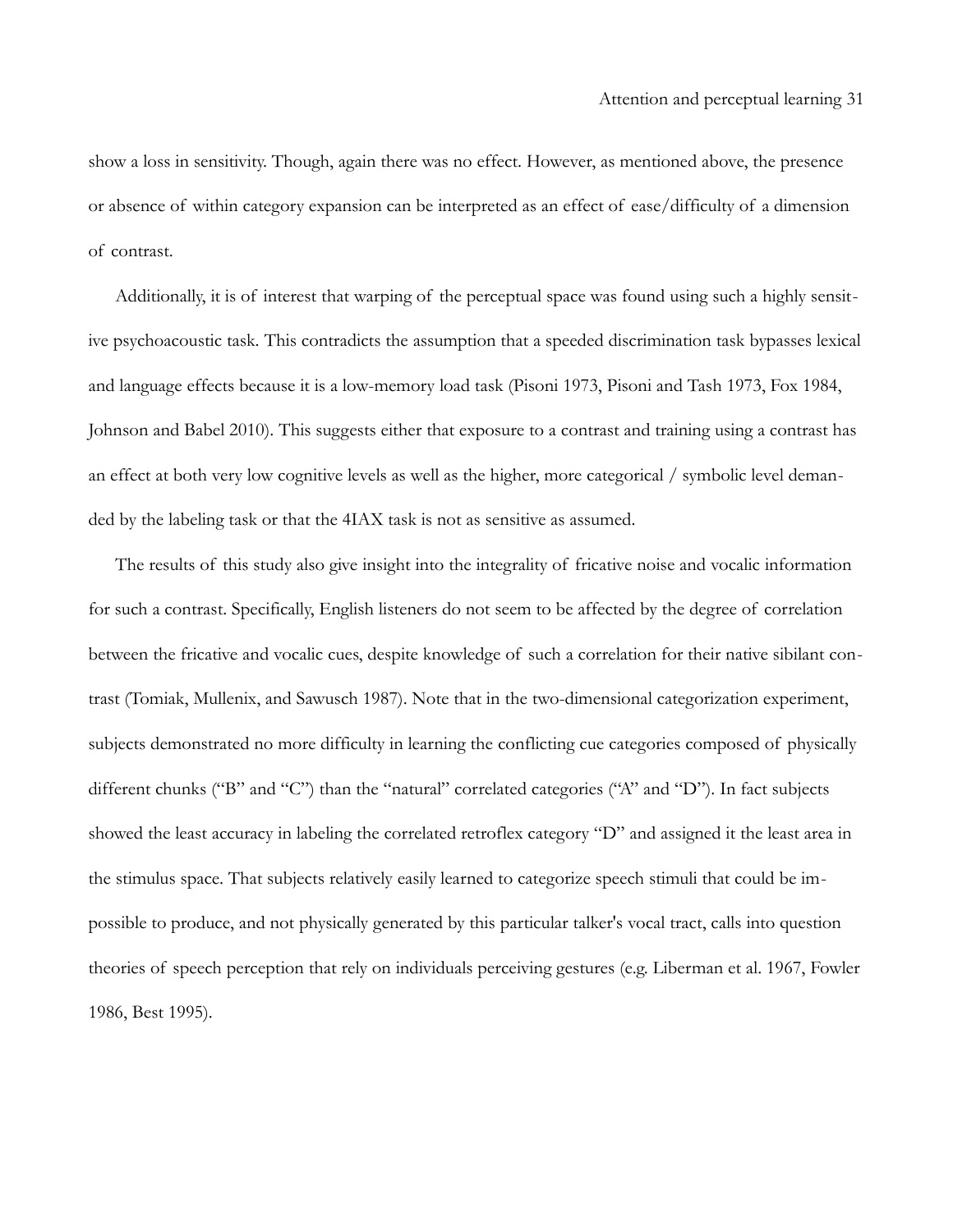Overall, this study provides strong evidence in favor of categorization and cue weighting theories that view the process as directing attention to both new dimensions as well as previously used, but lowly weighted ones.

## **Acknowledgments**

This work was supported by NIDCD grant R01 DC004421 and was first reported as part of a doctoral dissertation by the author. Thanks go to Keith Johnson, Mary Beckman, Susan Nittrouer, and members of the Berkeley and UC Santa Cruz phonetics and phonology reading groups for valuable input. Earlier versions of this paper were presented at the 4th Joint Meeting of the Acoustical Society of America and the Acoustical Society of Japan 2006 and the Annual Meeting of the Linguistic Society of America 2007.

## **References**

- Best, C. T. (1995). A direct realist view of cross-language speech perception. In W. Strange (Ed.), Speech perception and linguistic experience: Issues in cross-language research (pp. 171–204). Baltimore: York Press.
- Boersma, P., & Weenink, D. (2002). PRAAT. Amsterdam, NL: Institute of Phonetic Sciences. University of Amsterdam, NL.
- Chistovich, L. A., & Lublinskaja, V. V. ~1979!. 'The "center of gravity" effect in vowel spectra and critical distance between the formants: Psychoacoustical study of the perception of vowel-like stimuli. *Hearing Research 1*, 185–195.
- Delattre, P., Liberman, A., Cooper, F., & Gerstman, L. (1952). An experimental study of the acoustic determinants of vowel color. *Word 8*, 195–210.

Fowler, C. A. (1986). An event approach to the study of speech perception from a direct-realist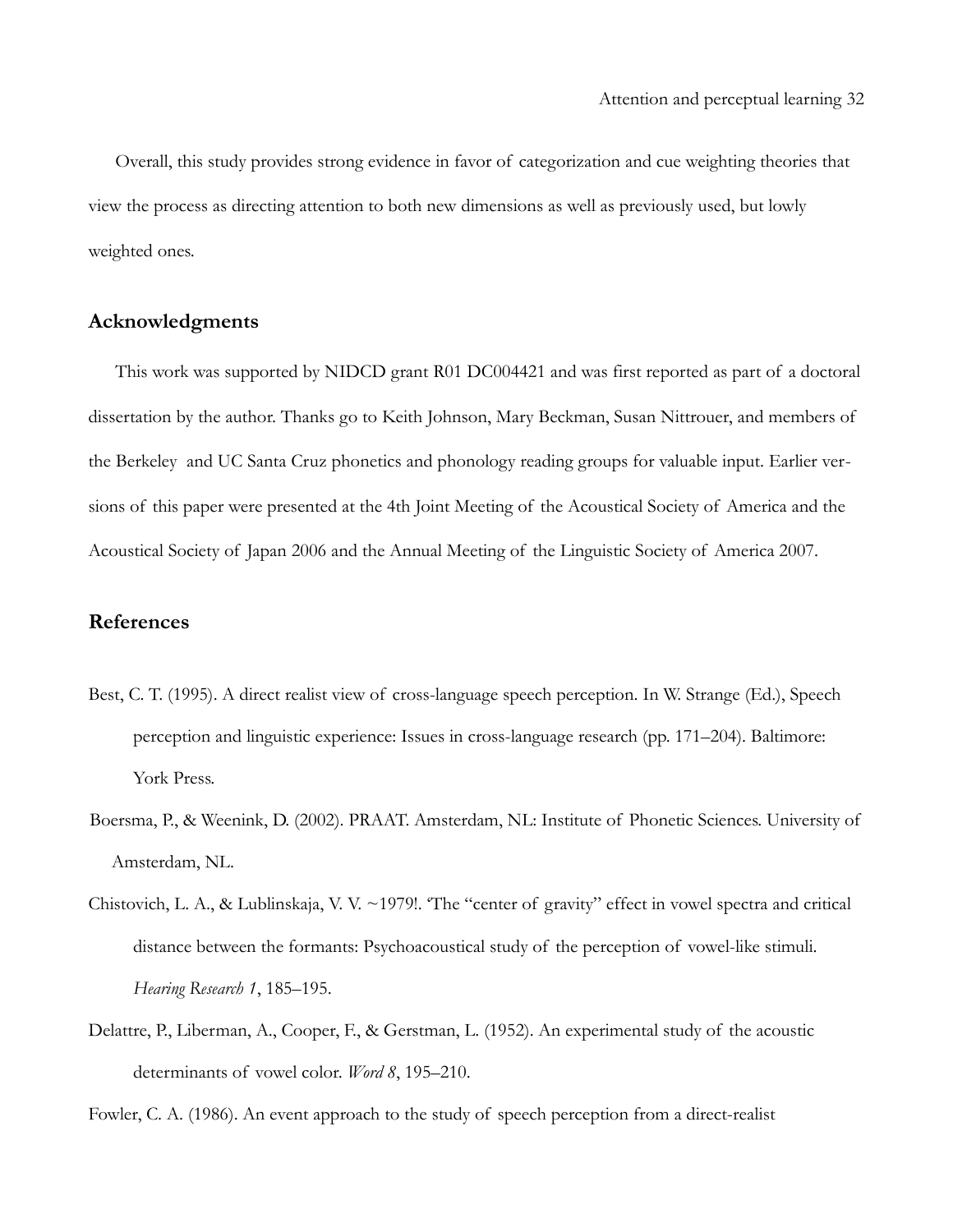perspective. Journal of Phonetics, 14, 3-28.

- Fox, R. A. (1984). Effect of lexical status on phonetic categorization. *Journal of Experimental Psychology: Human perception*  $\mathcal{Q}^*$  *performance, 10(4), 526-540.*
- Francis, A. L., Baldwin, K., & Nusbaum, H. C. (2000). Effects of training on attention to acoustic cues. *Perception & Psychophysics, 62*(8), 1668-1680.
- Francis, A. L., & Nusbaum, H. C. (2002). Selective attention and the acquisition of new phonetic categories. *Journal of Experimental Psychology: Human Perception & Performance, 28(2)*, 349-366.
- Goldstone, R. L. (1994). Influences of categorization on perceptual discrimination. *Journal of Experimental Psychology: General, 123*(2),178-200.
- Guenther, F. H., Husain, F. T., Cohen, M. A., & Shinn-Cunningham, B. G. (1999). Effects of categorization and discrimination training on auditory perceptual space. *Journal of the Acoustical Society of America, 106*(5), 2900-2912.
- Harris, K. S. (1958). Cues for the discrimination of American English fricatives in spoken syllables. Language and Speech, 1, 1-7.
- Iverson,P., Kuhl,P.K., Akahane-Yamada,R., Diesch,E., Tohkura,Y., Kettermann,A., Siebert,C. (2003). A perceptual interference account of acquisition difficulties for non-native phonemes. *Cognition* 87, B47-B57.

Johnson, K. (2003).

- Johnson, K. & Babel, M. (2010). Perception of Fricatives by Dutch and English Speakers.
- Liberman, A. M., Cooper, F. S., Shankweiler, D. P., & Studdert-Kennedy, M. (1967). Perception of the speech code. *Psychological Review*, 74, 431-361.,
- Lisker, L. I. (1986). 'Voicing' in English: A catalogue of acoustic features signaling /b/ versus /p/ in trochees. *Language and Speech*, 29, 3-11.

Lisker, L. I. (2001). Hearing the Polish sibilants [s š ś]: Phonetic and auditory judgements. In N. Grønnum,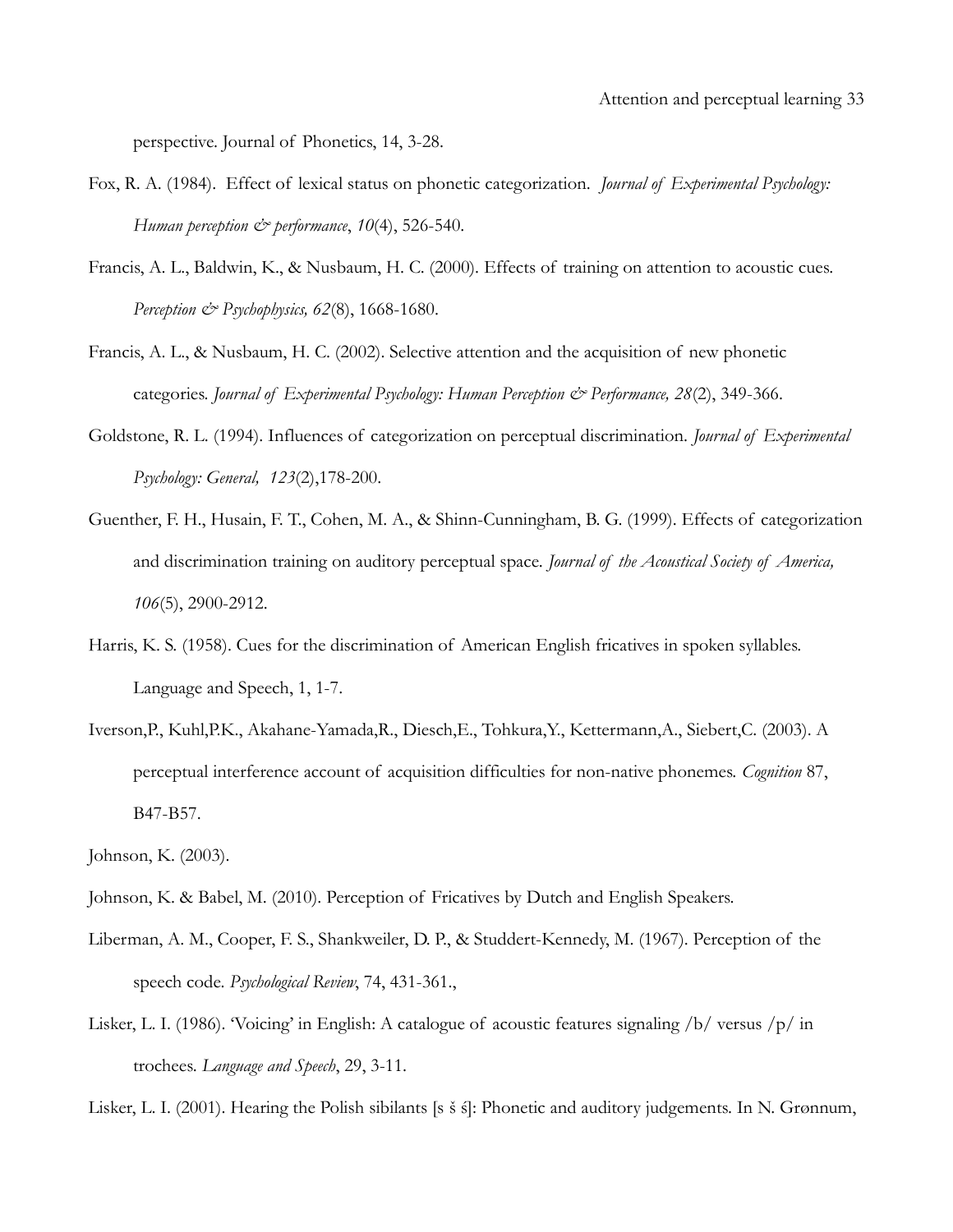& J. Rischel (Eds.), *Travaux du Cercle Linguistique de Copenhague XXXI. To honour Eli Fischer-Jørgensen* (pp. 226–238). Copenhagen: C.A. Reitzel.

- Livingston, K.R., Andrews, J., & Harnad, S. (1998). Categorical perception effects induced by category learning. *Journal of Experimental Psychology: Learning, Memory, & Cognition*. 24:3, 732-753.
- Logan, J.S., S.E. Lively, & D.B. Pisoni (1991). Training Japanese listeners to identify English /r/ and /l/: a first report. *The Journal of the Acoustical Society of America*. 94, 1242-1255.
- Macmillan, N. A., & Creelman, C. D. (2005). *Detection theory: A user's guide* (2nd ed.). Mahwah, NJ: Erlbaum.

McGuire, G. (2007). *Phonetic Category Learning.* Unpublished Dissertation ms. The Ohio State University.

- McGuire, G. (to appear). Orthographic effects on the attention to phonetic cues. Proceedings of the 37th Annual Meeting of the Berkeley Linguistics Society.
- Miyawaki, K., Strange, W., Verbrugge, R., Liberman, A., Jenkins, J., & Fujimura, O. (1975). An effect of language experience: the discrimination of  $/r/$  and  $/1/$  by native speakers of Japanese and English. Perception & Psychophysics, 18, 331–340.
- Nittrouer, S. (1992). Age-related differences in perceptual effects for formant transitions within syllable and across syllables. *Journal of Phonetics, 20*, 1-32.
- Nittrouer, S. (2002). Learning to perceive speech: How fricative perception changes, and how it stays the same. *The Journal of the Acoustical Society of America. 112*(2), 711-719.
- Nittrouer, S. & Miller, M. E. (1997). Predicting developmental shifts in perceptual weighting schemes. *The Journal of the Acoustical Society of America, 101(*4), 2253-2266.
- Nosofsky, R. M. (1986). Attention, similarity, and the identification-categorization relationship. *Journal of Experimental Psychology: General, 115*(1), 39-57.
- Nowak, P. (2006). The role of vowel transitions and frication noise in the perception of Polish sibilants. *Journal of Phonetics, 34*, 139-152.

Pisoni, D. B. (1973). Auditory and phonetic memory codes in the discrimination of consonants and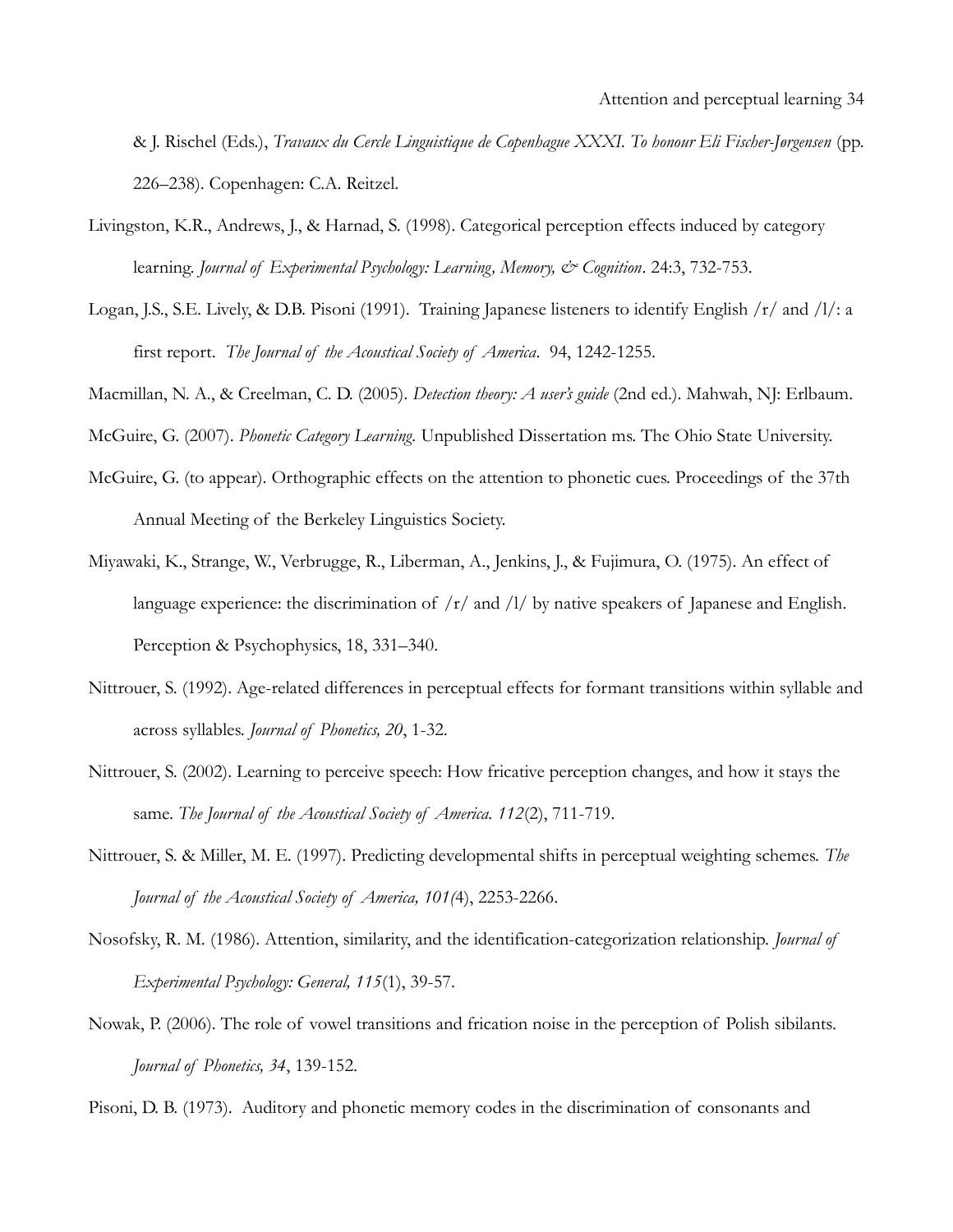vowels. *Perceptual Psychophysics*, *13*, 253-260.

- Pisoni, David B. & Jeffrey Tash. 1974. Reaction times to comparisons within and across phonetic categories. *Perception and Psychophysics*, *152,* pp. 285-290.
- Strange, W., & Dittman, S. (1984). Effects of discrimination training on the perception of  $/r-l$  by Japanese adults learning English. Perception & Psychophysics, 36(2), 131-145.
- Tomiak, G. R., Mullenix, J. W., & Sawusch, J. R. (1987). Integral processing of phonemes: Evidence for a phonetic mode of perception. Journal of the Acoustical Society of America, 81, 755-764.
- Zygis, M. & Hamann, S. (2003). Perceptual and acoustic cues of Polish coronal fricatives. *Proceedings of the 15th International Congress of Phonetic Sciences*, Barcelona, 395-398.
- Zygis, M. & Padgett, J. (to appear). A perceptual study of Polish fricatives, and its relation to historical sound change. Journal of Phonetics, in press, corrected proof.

## LIST OF FIGURES

| Figure 1: Stimuli design. Each circle represents a particular combination consonant and vowel from each        |
|----------------------------------------------------------------------------------------------------------------|
|                                                                                                                |
| Figure 2: Category assignments for the stimuli in experiment 1. Heavy circles denote discrimination stimuli.   |
|                                                                                                                |
| Figure 3: Cumulative labeling in pre- (left panel) and post-test (right panel) for all learners. Horizontal    |
| dimension represents vocalic continuum and vertical dimension represents fricative dimension. Black            |
| filled squares indicate $> 67\%$ labeling as "A". Gray squares indicate 33%-67% labeling as "A". White         |
|                                                                                                                |
| Figure 4: Fricative dimension learner's change in sensitivity from pre-test to post-test for the fricative "F" |
|                                                                                                                |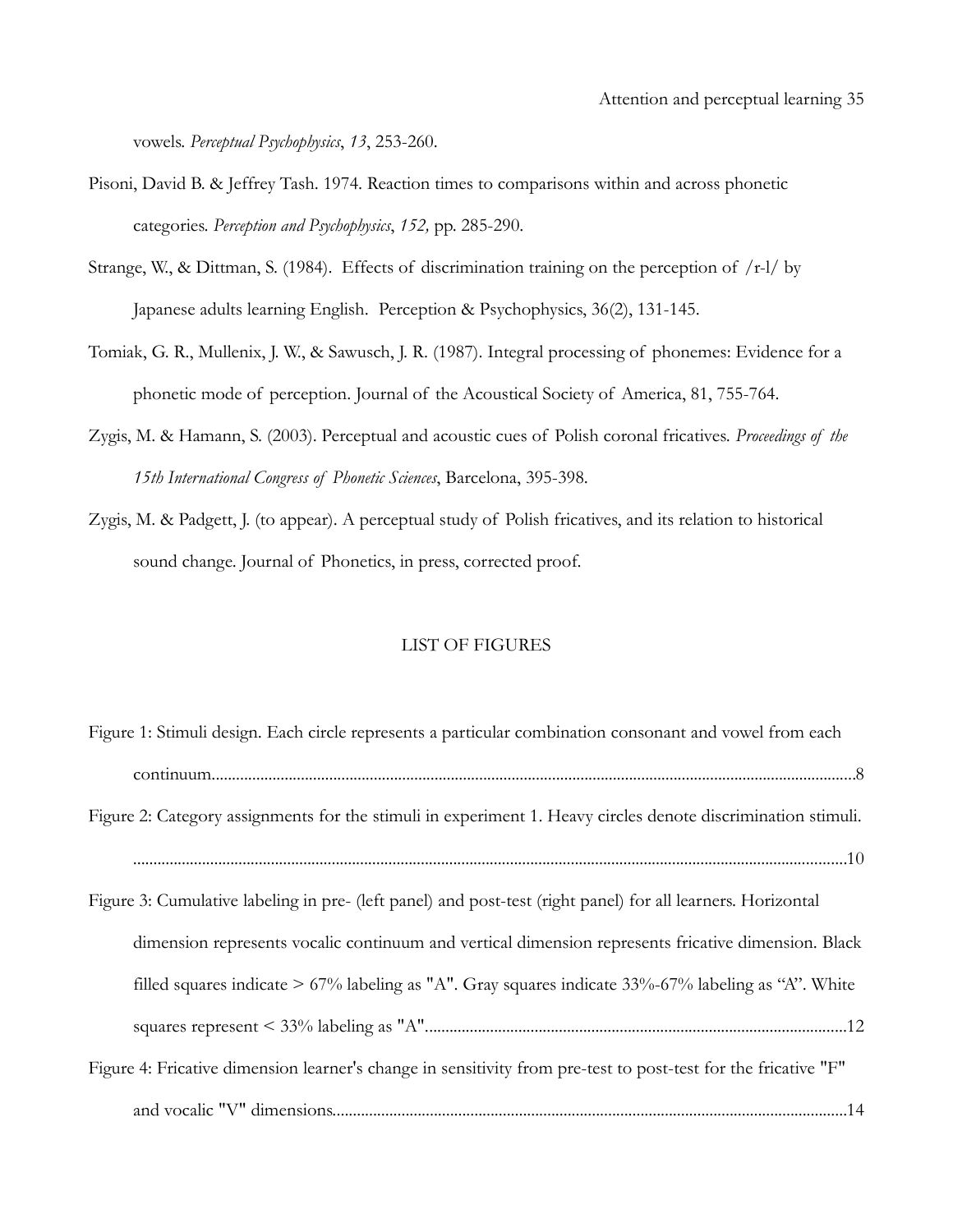| Figure 5: Category assignments of the stimuli for experiment 2, vocalic dimension categorizers. Stimuli       |
|---------------------------------------------------------------------------------------------------------------|
|                                                                                                               |
| Figure 6: Cumulative labeling in pre- (left panel) and post-test (right panel) for all vocalic dimension      |
| learners. Horizontal dimension represents vocalic continuum and vertical dimension represents                 |
| fricative dimension. Black filled squares indicate $> 67\%$ labeling as "A". Gray squares indicate 33%-       |
|                                                                                                               |
| Figure 7: Vocalic dimension learner's change in sensitivity from pre-test to post-test for the fricative "F"  |
|                                                                                                               |
| Figure 8: Vocalic dimension learner's change in sensitivity from pre-test to post-test cross-category "X" and |
|                                                                                                               |
| Figure 9: Category assignments of the stimuli for experiment 3, two-dimension categorizers22                  |
| Figure 10: Cumulative labeling in pre- (left panel) and post-test (right panel) for all learners. Horizontal  |
| dimension represents vocalic continuum and vertical dimension represents fricative dimension. Each            |
| square represents one stimulus and each letter indicates that for a particular stimulus > 25% of              |
|                                                                                                               |
| Figure 11: Examples of post-test labeling spaces demonstrating a variety of categorizations of the stimulus   |
| space. Subject number is indicated in the upper left corner of each panel. See Figure 10 for an               |
|                                                                                                               |
| Figure 12: Two-dimension learner's change in sensitivity from pre-test to post-test for the fricative "F" and |
|                                                                                                               |
| Figure 13: Two-dimension learner's change in sensitivity from pre-test to post-test cross-category "X" and    |
|                                                                                                               |
| Figure 14: Sensitivity to each region of the stimulus space for the fricative "F" dimension and vocalic "V"   |
|                                                                                                               |